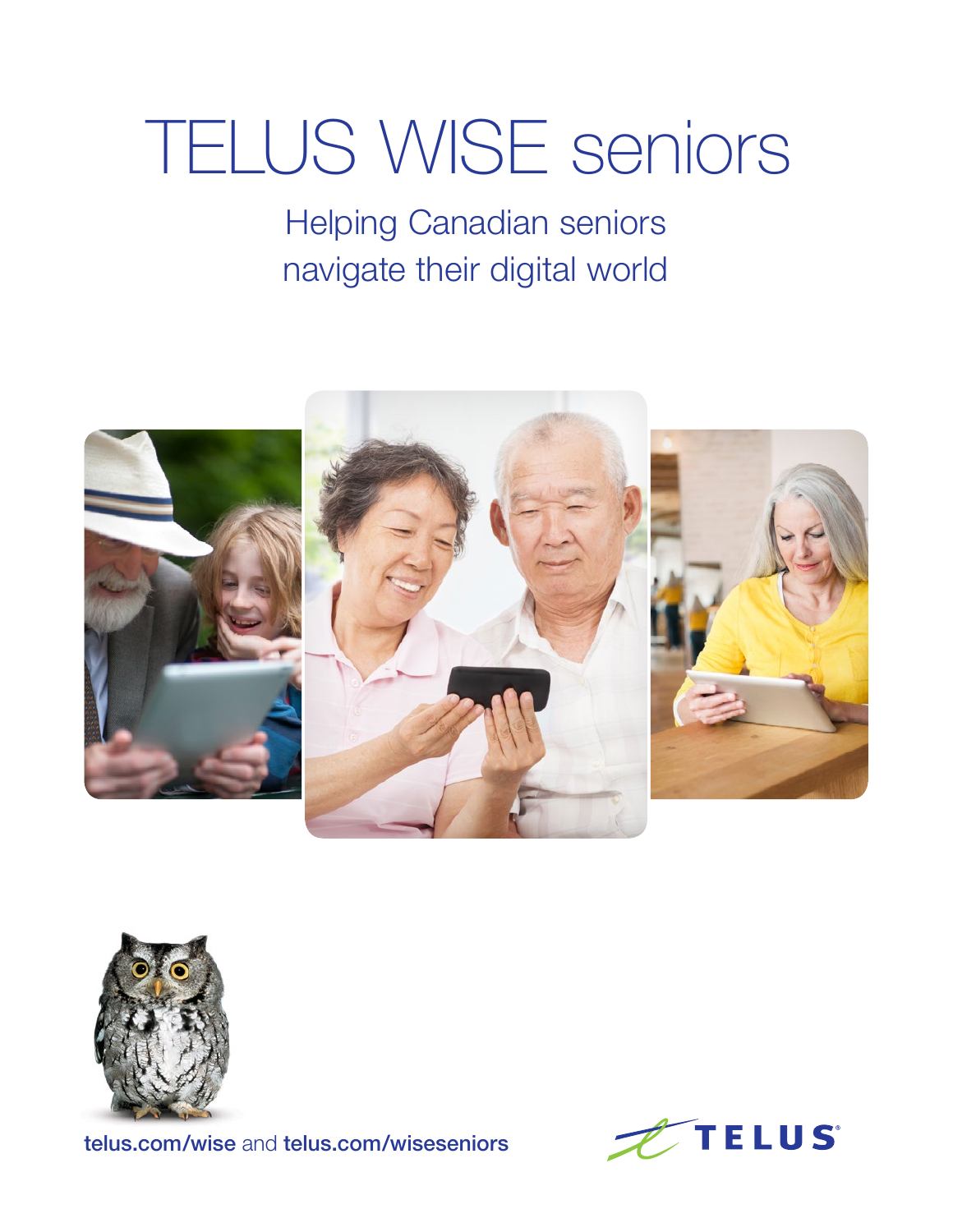## **Contents**

| General Internet and smartphone                     |
|-----------------------------------------------------|
|                                                     |
| 2. Software upgrades for your smartphone, tablet    |
| 3. Creating a Google alert for your name  6         |
|                                                     |
| 5. Being careful about sharing personal             |
|                                                     |
|                                                     |
|                                                     |
| Smartphone safety tips11                            |
|                                                     |
| 2. Installing or activating remote locate/lock/wipe |
| 3. Being careful when using free Wi-Fi in public    |
| 4. Wiping your phone before recycling it or         |
|                                                     |
| Social networking safety tips15                     |
| 1. Keeping an eye on your permissions settings  16  |
| 2. Keeping an eye on your privacy settings  16      |
| 3. Thinking twice before connecting or posting  16  |
|                                                     |
|                                                     |
| 6. Keeping your digital household clean  17         |

#### [Protecting yourself from](#page-19-0)

| Internet fraudsters will find their victims on the |  |
|----------------------------------------------------|--|
| Some ways to protect your personal information and |  |
|                                                    |  |
|                                                    |  |
|                                                    |  |
| 3. Research websites' terms and conditions  21     |  |
|                                                    |  |
|                                                    |  |
| Social gaming                                      |  |
|                                                    |  |
|                                                    |  |
|                                                    |  |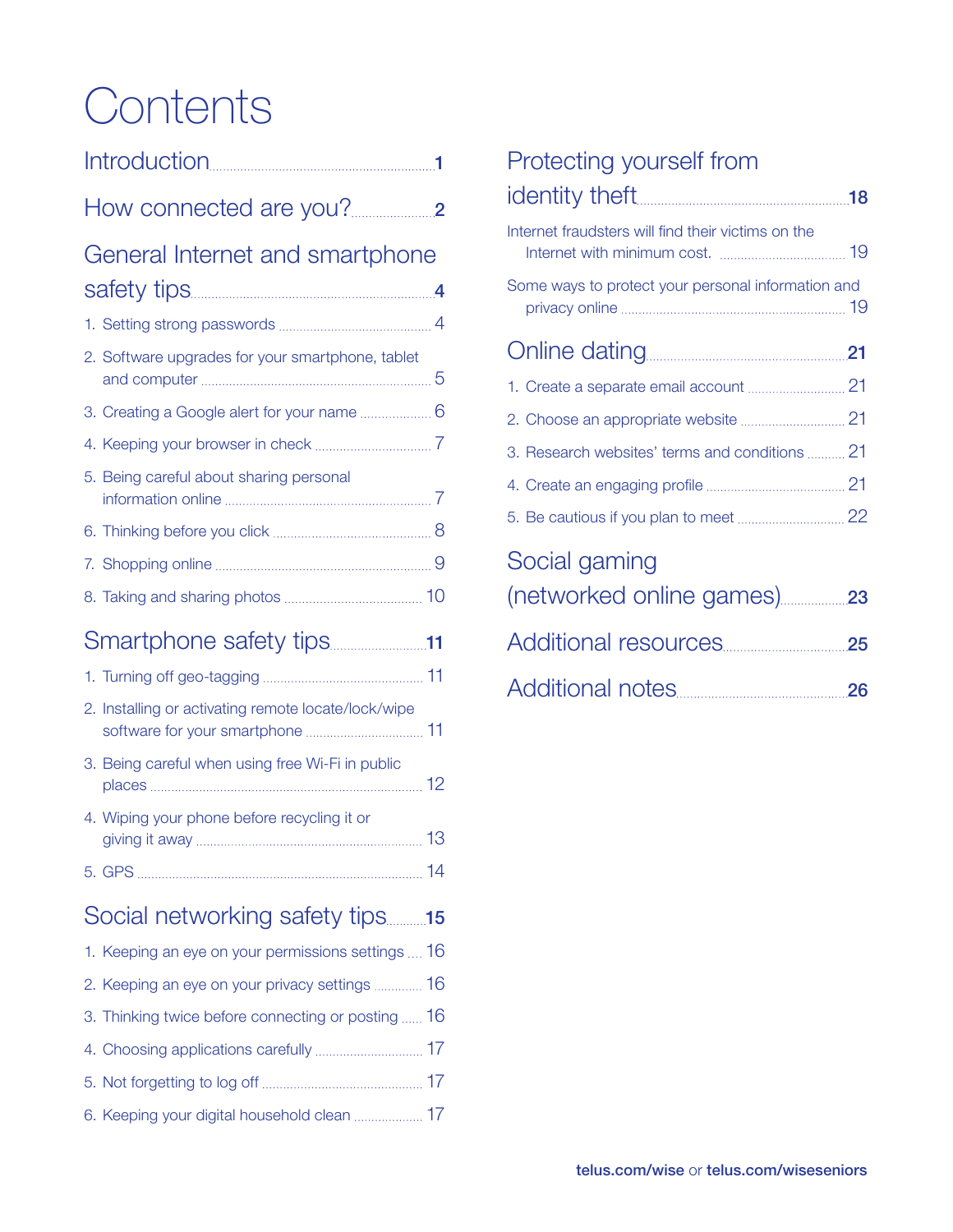## <span id="page-2-0"></span>Introduction

This guide has been created for Canadian seniors who are already using the Internet to learn more about participating in our digital society and doing so safely. This guide can be used as a personal reference and is also used as a workbook for participants of TELUS WISE seniors' workshops.

If you are interested in booking a TELUS WISE seniors workshop for your community group please contact us at [wise@telus.com](mailto:wise%40telus.com?subject=). All elements of the program are free-of-charge and available to all Canadians.

For additional resources please visit **[telus.com/wise](http://telus.com/wise)** or for an electronic copy of this guide visit [telus.com/wiseseniors](http://telus.com/wiseseniors).

Also if you have any questions don't hesitate to email us at [wise@telus.com](mailto:wise%40telus.com?subject=).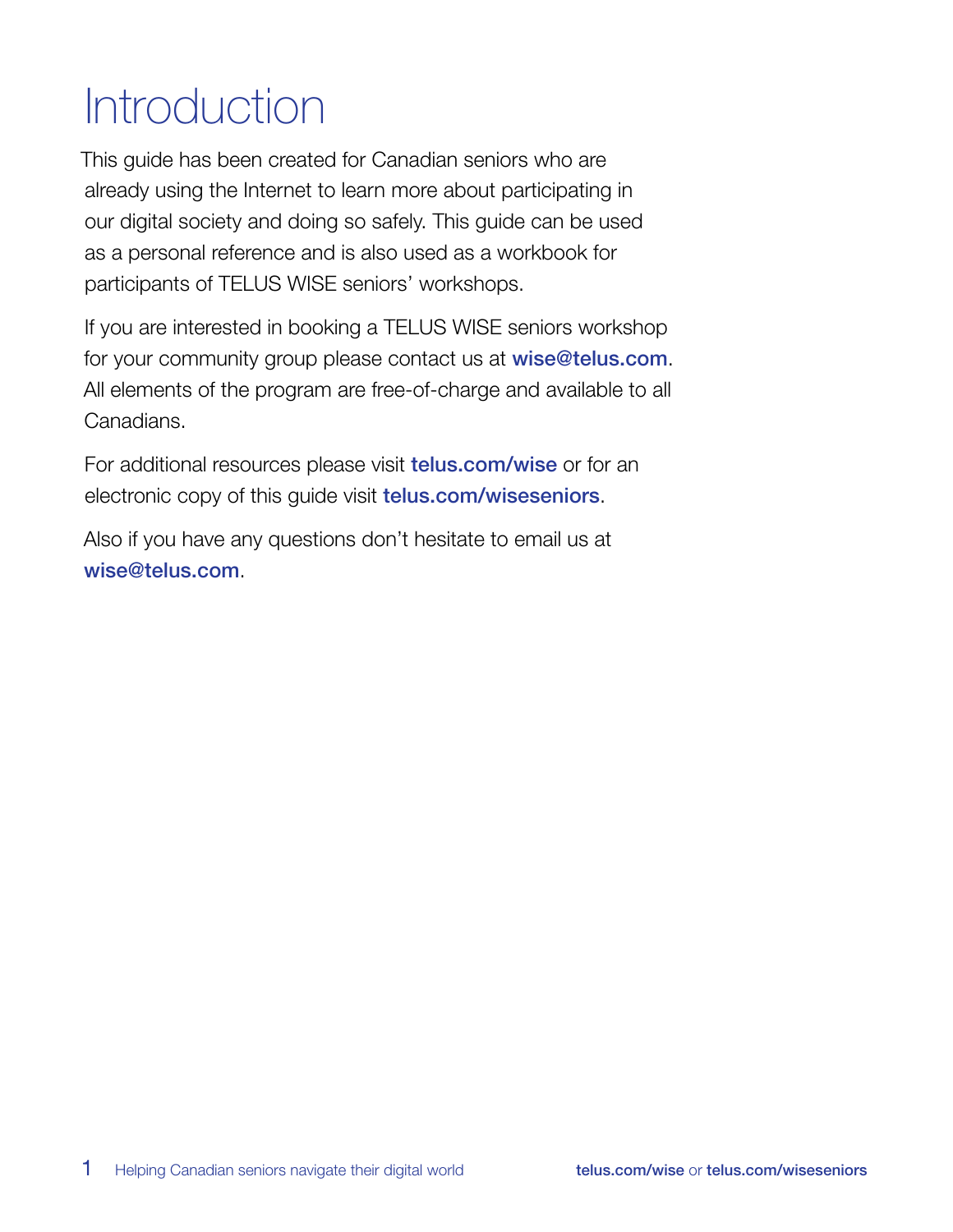## <span id="page-3-0"></span>How connected are you?

Take a few minutes to think about how active you are online.

| Do you use any of these?                                        | ∏ Yes<br>$\Box$ Yes<br>$\Box$ Yes<br>$\Box$ Yes<br>$\Box$ Yes | l No<br><b>No</b><br>$\mathbf{1}$<br><b>No</b><br>- No<br>$\Box$ No |
|-----------------------------------------------------------------|---------------------------------------------------------------|---------------------------------------------------------------------|
|                                                                 | <b>Nes</b>                                                    | $\Box$ No                                                           |
| Do you download applications<br>(e.g. games, mapping) to use on | $\Box$ Yes $\Box$ No                                          |                                                                     |
|                                                                 | $\square$ Yes                                                 | $\Box$ No                                                           |
|                                                                 | $\Box$ Yes $\Box$ No                                          |                                                                     |
|                                                                 | $\Box$ Yes $\Box$ No                                          |                                                                     |
|                                                                 | $\Box$ Yes                                                    | <b>No</b>                                                           |
| Do you participate in <b>online games</b>                       | $\square$ Yes                                                 | <b>No</b>                                                           |
| Do you use the Internet for research                            | Yes                                                           | No                                                                  |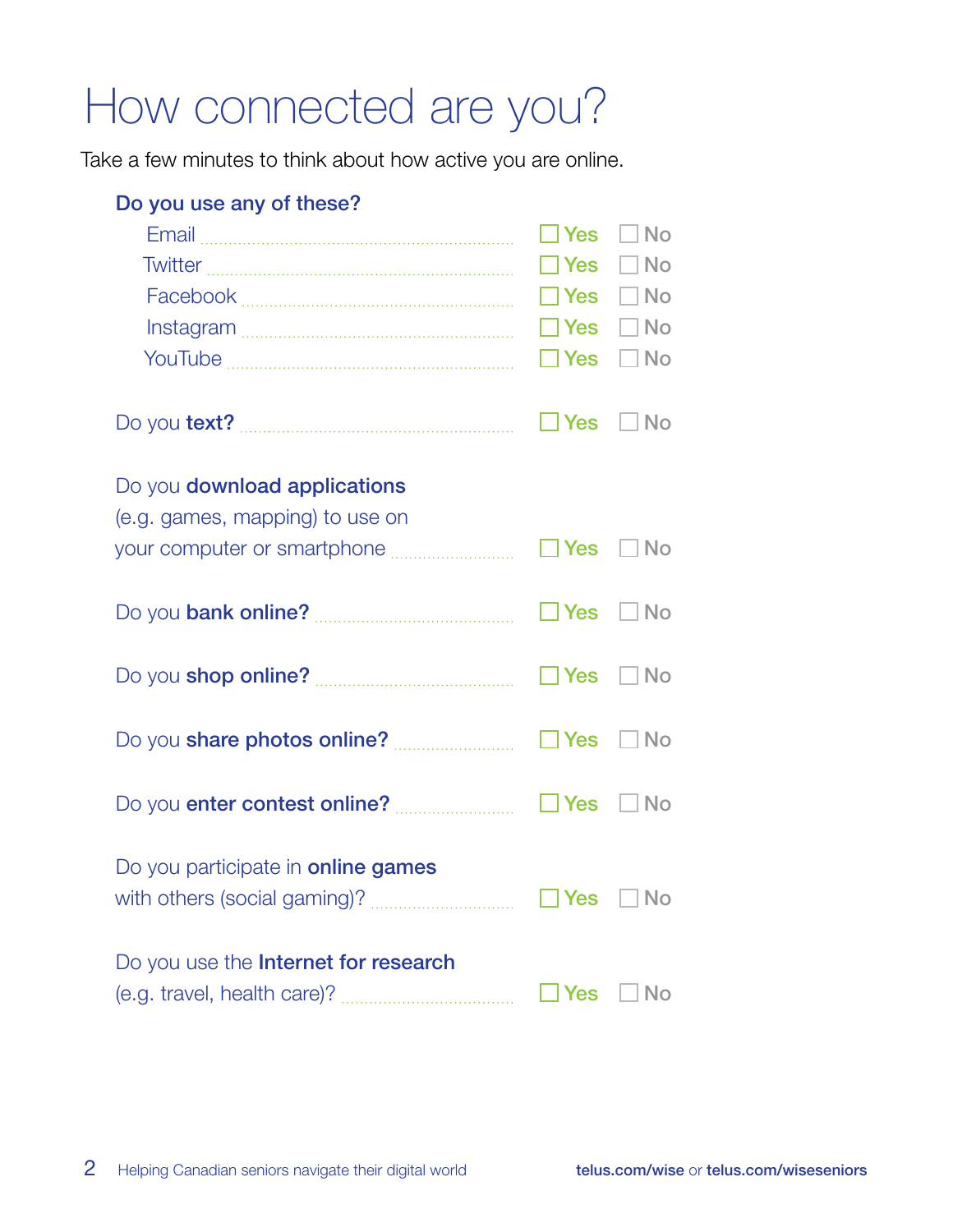Now add up how many email accounts, social networking accounts (e.g. Twitter, Facebook, Instagram), mobile apps, online banking and online shopping **accounts** you have.

What does it add up to? ................ Your total here:

Stop to think about how many Internet-enabled **devices** you have. Include smartphones, computers/laptops, tablets, game consoles and iPods.

What does it add up to? ................ Your total here:

Even if you just have an email account and only do general web surfing you are 'connected' and a member of our growing digital society.

In the following sections of this workbook/guide we will share online safety tips to protect your privacy, identity, and more. Protecting your information from others who might want to cause you harm is very important.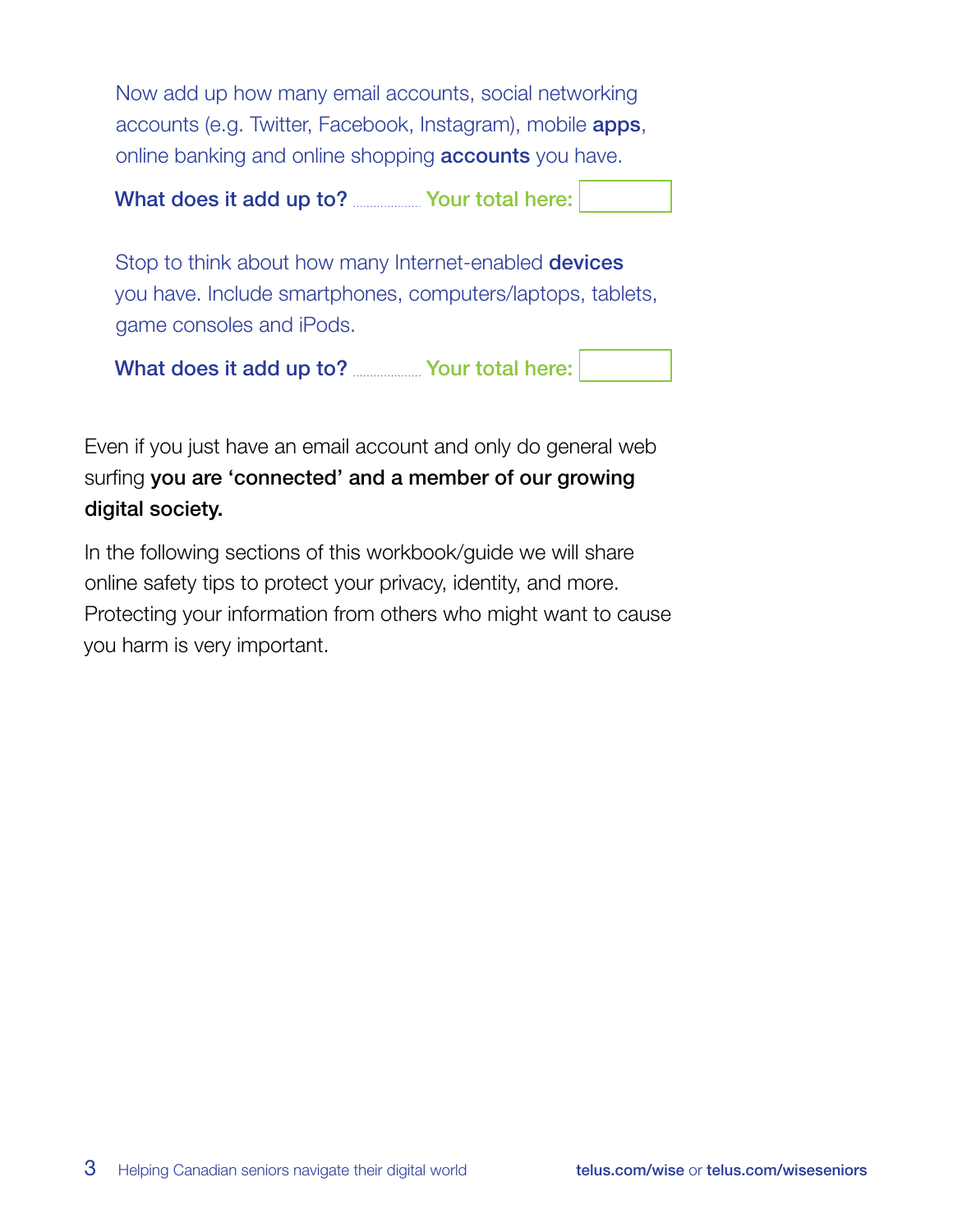### <span id="page-5-0"></span>General Internet and smartphone safety tips

The general tips we will review in this section include:

- 1. [Setting strong passwords](#page-5-1)
- 2. [Software upgrades for your smartphone, tablet and](#page-6-1)  [computer](#page-6-1)
- 3. [Creating a Google alert for your name](#page-7-1)
- 4. [Keeping your browser in check](#page-8-1)
- 5. [Being careful about sharing personal information online](#page-8-2)
- 6. [Thinking before you click](#page-9-1)
- 7. [Shopping online](#page-10-1)
- 8. [Taking and sharing photos](#page-11-1)

### <span id="page-5-1"></span>1.Setting strong passwords

A strong password can help stop someone from hacking into your email, social networking accounts, etc. A good password is at least eight characters long and includes numbers, letters and symbols.

You can make your password stronger by using the first letters of a phrase, instead of a word. For example: ICARMP2\* for "I can always remember my password 2 \*"

Do not use the same password for your computer, smartphone, email and all of your applications (e.g. online banking, Facebook). This is a jackpot for hackers!

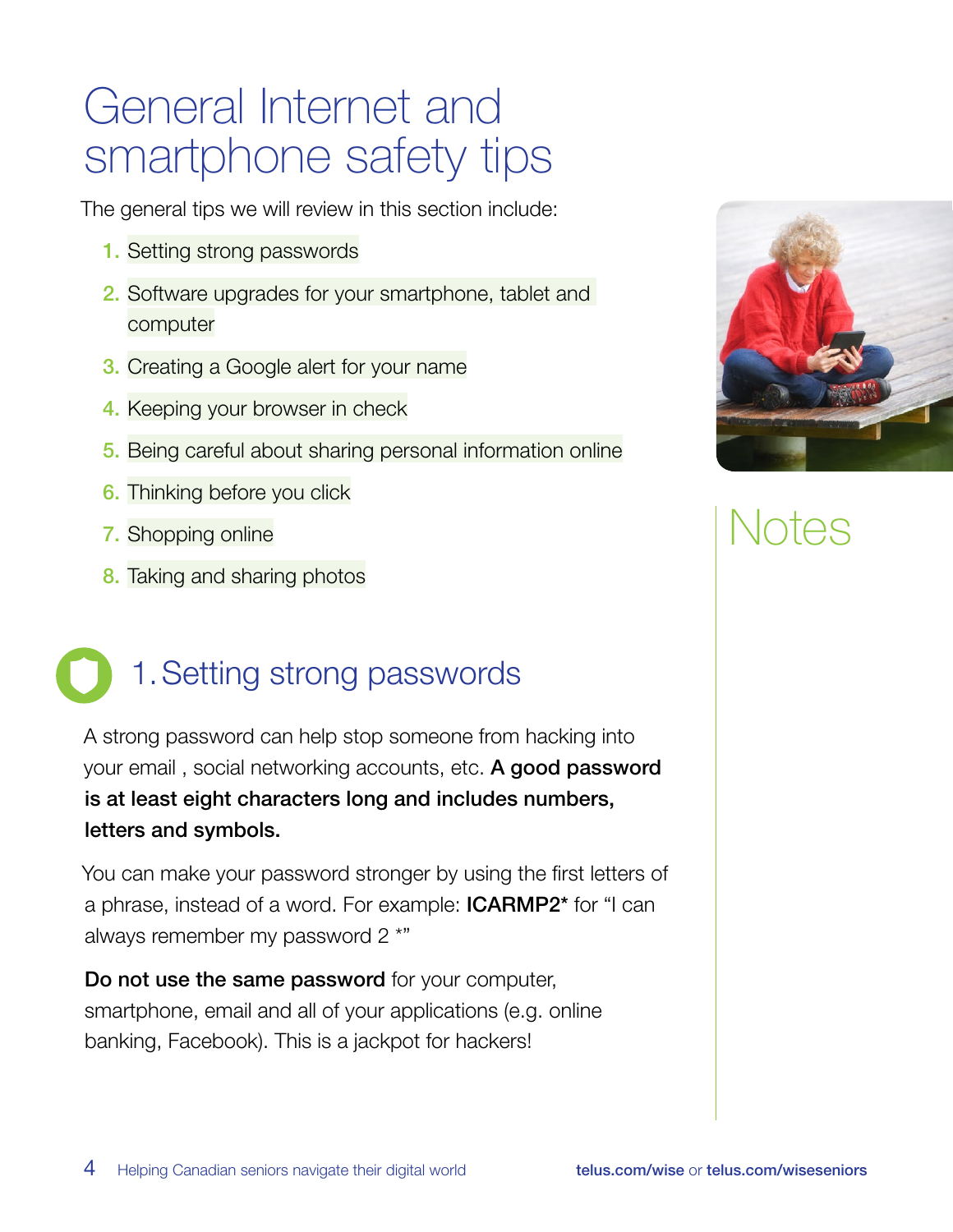<span id="page-6-0"></span>According to SplashData who issues an annual list of the worst passwords, the top 5 for 2015 were:

### ntes

- 1. 123456
- 2. password
- 3. 12345678
- 4. qwerty
- 5. 12345

Visit **<https://goo.gl/RWnk69>** for the full list.

#### <span id="page-6-1"></span>2.Software upgrades for your smartphone, tablet and computer

It is really important to accept software upgrades which include very important security patches to protect your smartphone, tablet or computer from viruses. **Install these updates as soon** as they are available to minimize your risk.

For **smartphones** the manufacturers (e.g. Blackberry, Apple and Android) will all offer their own programs to update the software on your phone and all have software managers that tell you if there is a new version of software available for your device or an application on your device.

Similarly, on your computer, all your software updates should come from the manufacturer of the software. For example Microsoft and Apple will manage a large majority of the patches for your devices.

#### Protecting yourself from illegitimate software update requests.

Fake software updates, no matter how legitimate they may seem, can cause a lot of damage if you click on them. So always remember to stop, take a close look, and when in doubt do not download.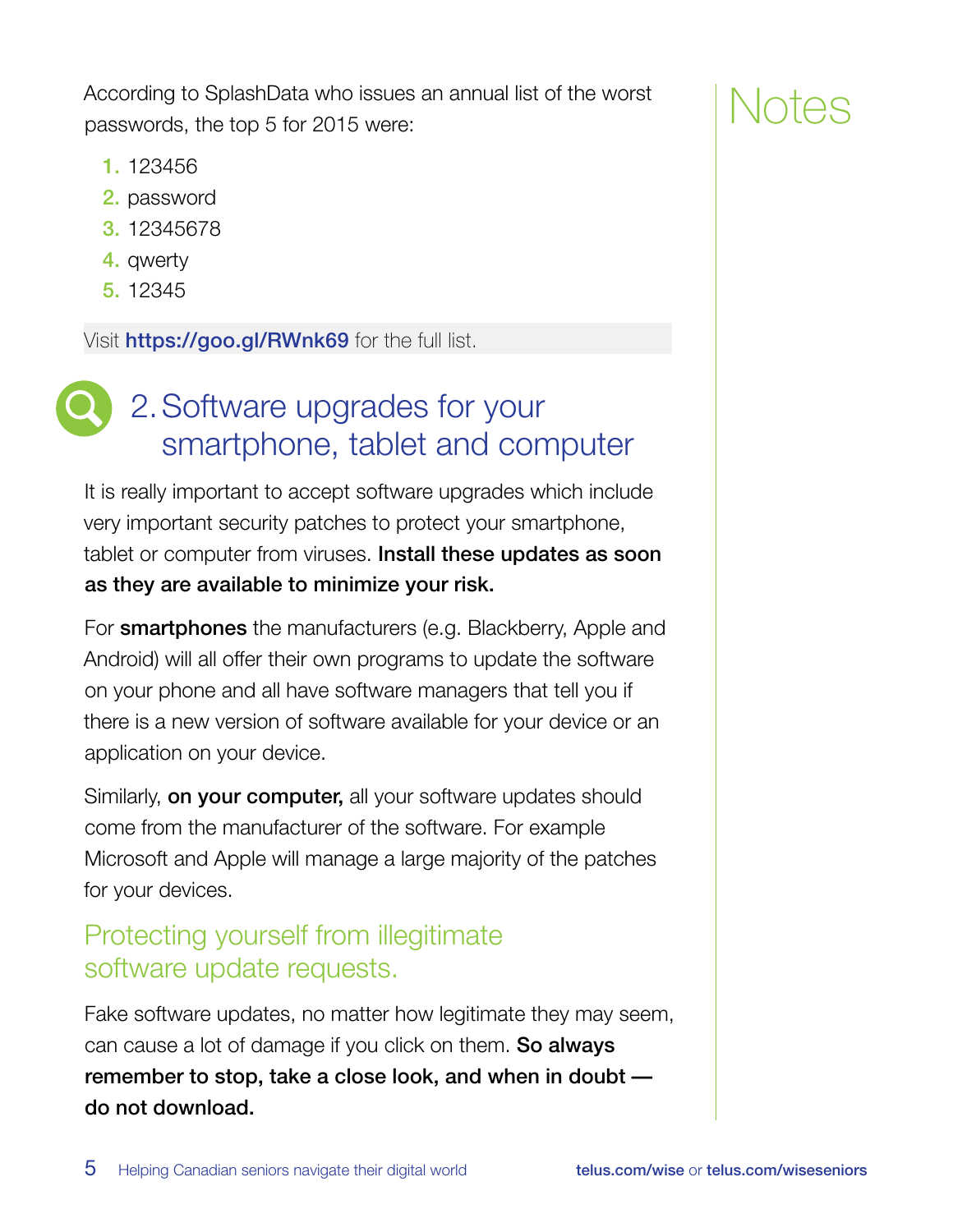- <span id="page-7-0"></span>■ Don't respond to software update requests when you're on a public Wi-Fi hotspot or surfing a free media (e.g. news) or download site.
- When in doubt, **download any needed updates directly** from the software vendor's website (e.g. Microsoft, Apple).
- **Never** click links in emails that tell you to upgrade your software.
- Get in the habit of reviewing software update requests carefully, especially if they seem to have appeared out of nowhere. Also look for poor grammar and typos.
- Set your computer to **automatically update your operating** system and applications.
- Hover over links. By far the easiest way to identify if an email is legitimate or not, is to simply hover your mouse over suspicious links. By doing so, you will be able to tell if the email is from a recognizable domain that is linked to the actual sender name. The first bit of the address (URL) is the 'domain name' (After the http:// and the subdomain). Many spammers exploit this when trying to get you to click on a malicious link.

#### <span id="page-7-1"></span>3.Creating a Google alert for your name

#### Go to [google.com/alerts](http://www.google.com/alerts).

Enter your name in the search box and you will see any online posting with your name or combinations. You can refine the search by adding the province or city you live in.

If you have a Google account you can create a permanent Google alert for your name. You will receive Google alerts via email when your name appears online. This is not a 100%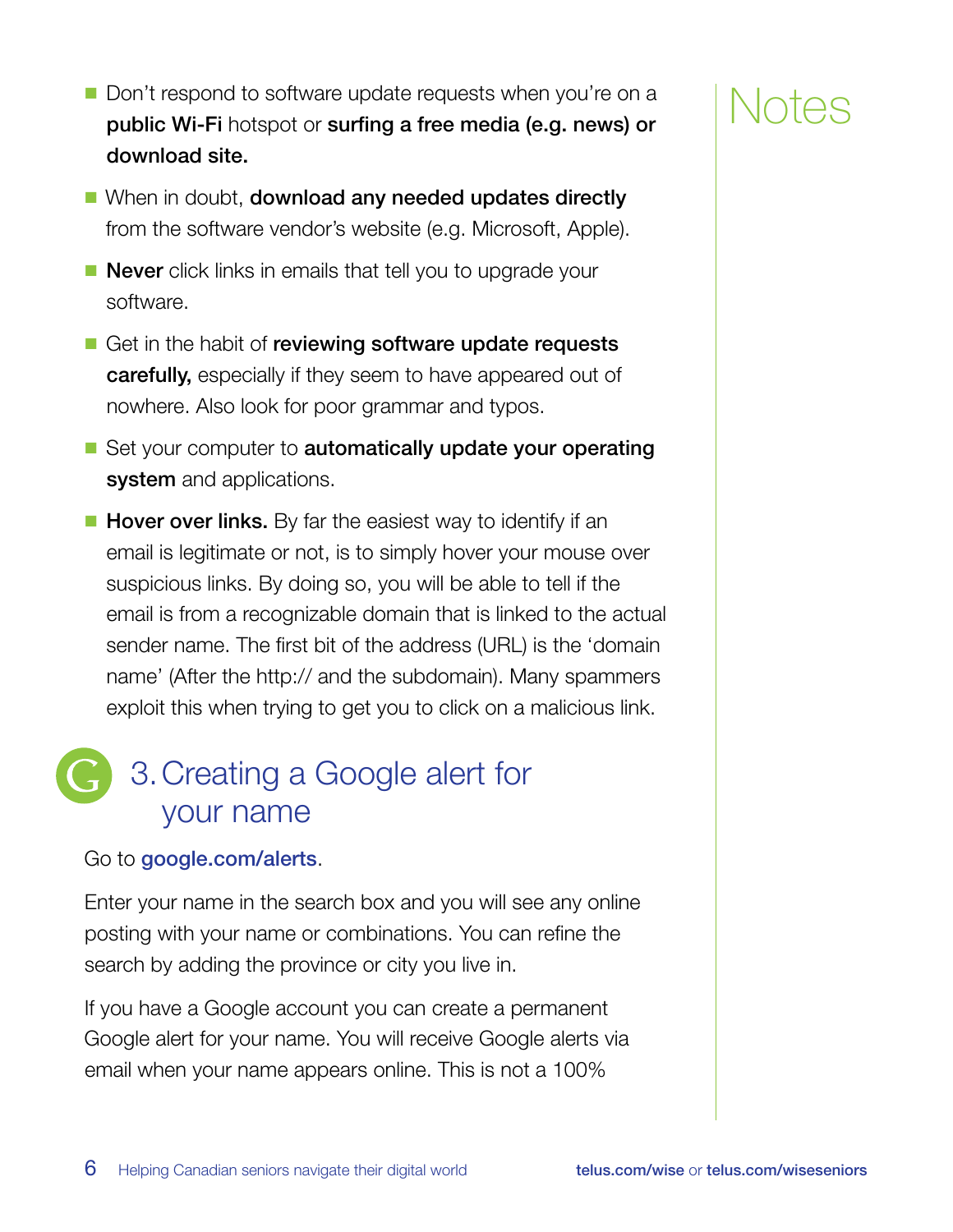<span id="page-8-0"></span>guarantee but a great start to tracking your digital footprint and may provide early warning of identity theft, etc.

Visit <https://goo.gl/Kh01N4> to find more information about creating Google alerts.

#### <span id="page-8-1"></span>4.Keeping your browser in check

The web browser you use (e.g. Internet Explorer, Firefox, Google Chrome, Safari) is your gateway to the Internet and the first point of defence against malicious activity. Make sure you have the latest version of the browser installed and that it is configured to provide the desired levels of security and privacy.

Also clear your browser history and cache at least one a month.

Visit **<https://goo.gl/Q0cMuZ>** to learn how to delete your browser history for all popular web browsers.

#### <span id="page-8-2"></span>5.Being careful about sharing personal information online

In order to limit the amount of potentially sensitive information about yourself — and to limit your susceptibility to **theft or abuse** — think twice before posting:

- Your contact information (e.g. cell phone number, email address)
- Your full date of birth
- Your social insurance number
- The names of your children or family members
- Your full home address
- Dates and details of trips, vacations and time spent away from home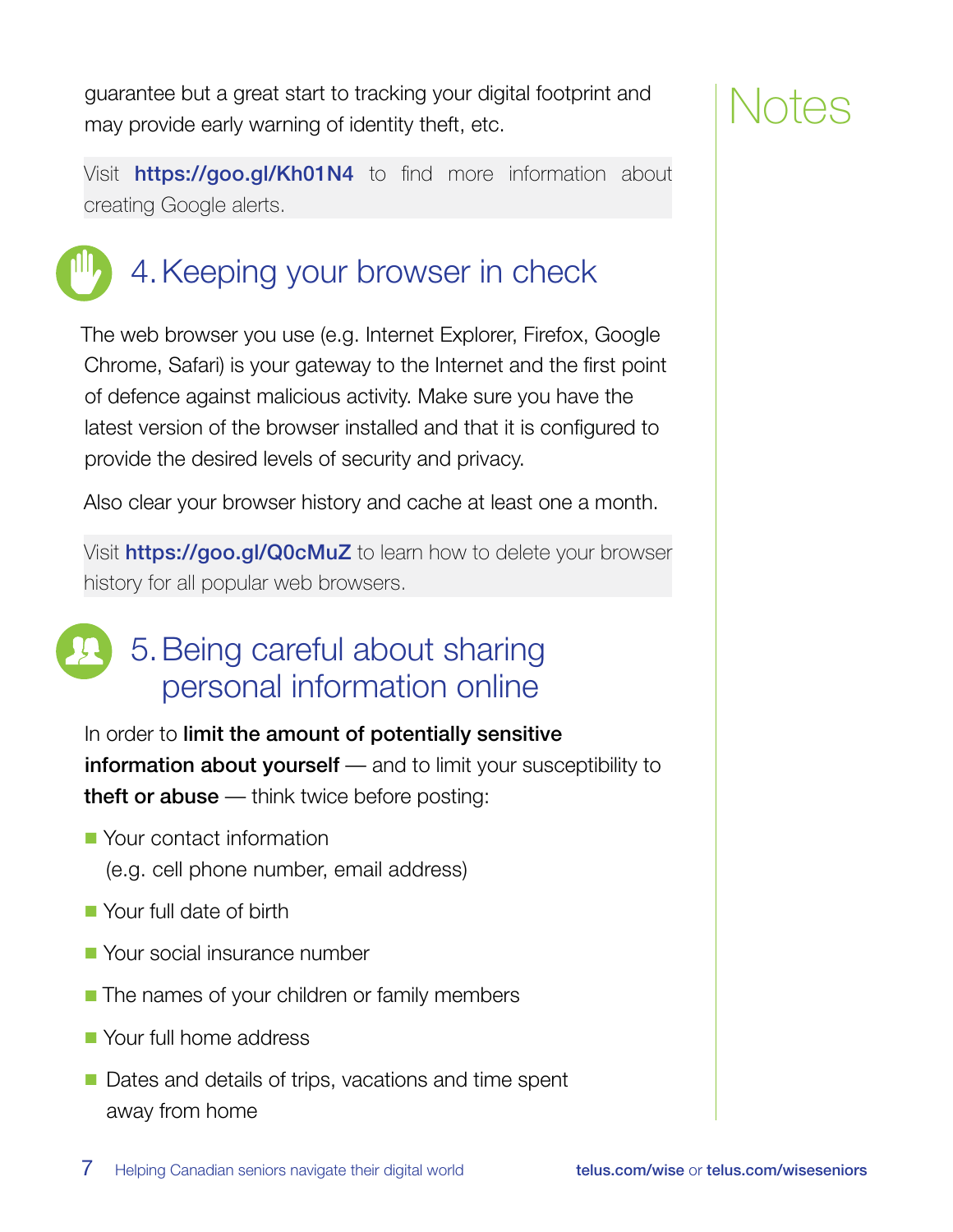<span id="page-9-0"></span>When you are asked to share personal information online **ask** yourself the following questions:

- 1. How will my information be used?
- 2. Why is this information needed?
- **3.** Who will have access to my information?
- 4. How will my personal information be safeguarded? Remember it is YOUR information.

**Think about creating a separate email account** for your online activities (e.g. Google mail) — separate from your personal email that you use to connect with family and friends. If the email account you use online activities is compromised your personal email account will still be intact.

### <span id="page-9-1"></span>6.Thinking before you click

- Never click on suspicious links or attachments, even if they look interesting. A lot of scams (i.e. phishing) and malware in the social network world are spread through links, attachments and rogue applications.
- Do not respond to phone calls or emails that request personal or financial information, especially those that use pressure tactics or prey on fear.
- Legitimate service providers, banks, etc. will not initiate communication with you and then ask you to provide or verify sensitive information through a non-secure means, such as email.
- If something seems suspicious or too good to be true, it most likely is, so pick up the phone and call your service provider or financial institution directly to verify the validity of an offer or request for account information.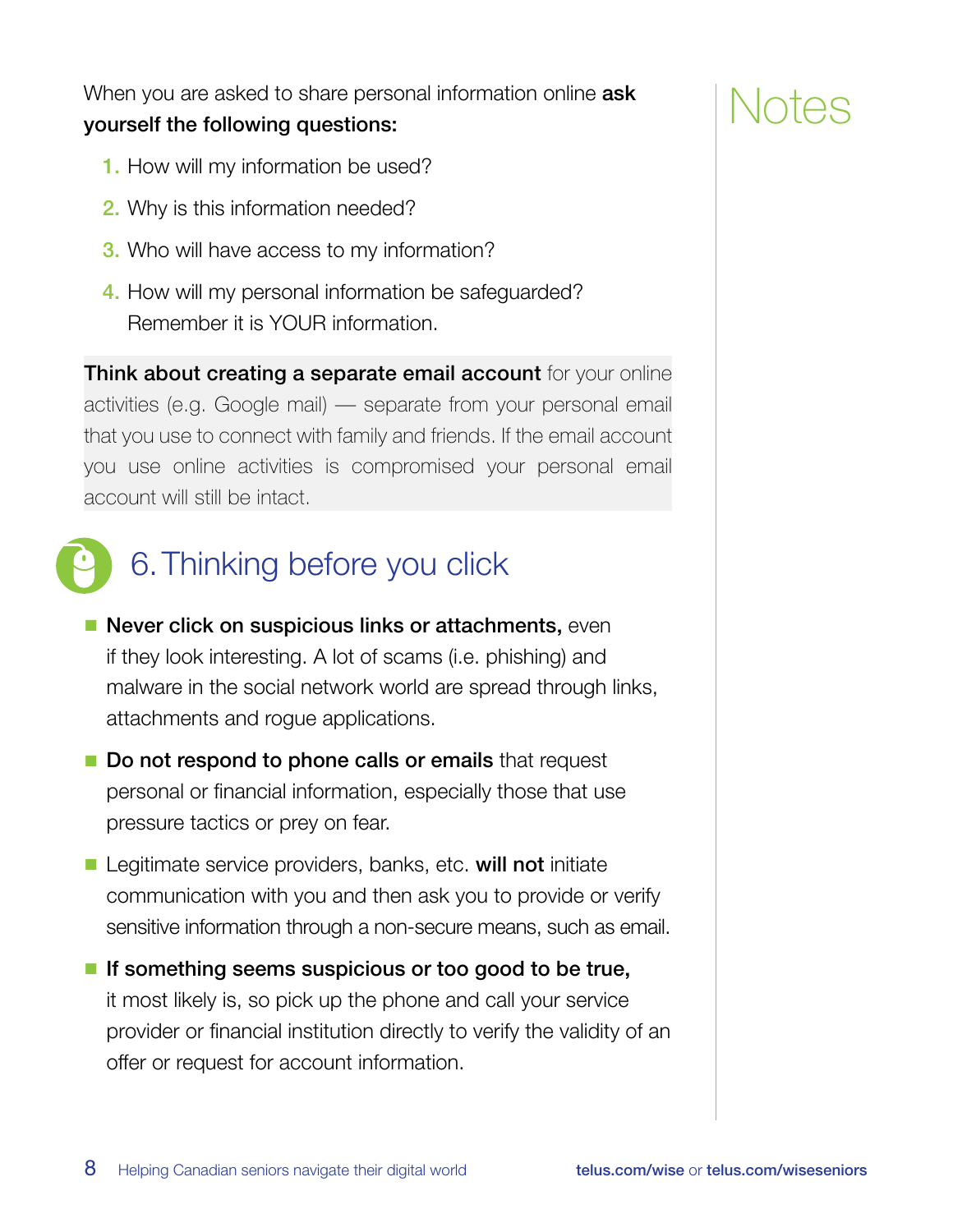<span id="page-10-0"></span>■ Read your monthly account statements thoroughly as soon as they arrive to ensure all transactions shown are legitimate, and verify the transactions you expected to appear as well.

NTAS

■ Microsoft or other companies will not call you telling you that there is something wrong with your computer. How would they know if you haven't contacted them? The best advice is to hang up on this call as quickly as possible. Do not agree to visit a website given to you by caller to help you fix your computer — this is a scam!

### <span id="page-10-1"></span>7.Shopping online

Generally, try to use reputable web sites for online shopping. Check with friends or online references (not affiliated with the site) to get a feeling for reputability.

Next, ensure that the site that you enter your credit card information into uses encryption. Look for the 's' in the http web link name, or look for the 'lock' symbol in your browser to indicate that encryption is being used.

By way of example, check out the Amazon.ca web address below. It starts with https:// and also have a lock identified in the web address bar.



Also when shopping online, **do not let a computer or other** electronic device remember your password. Always decline this option.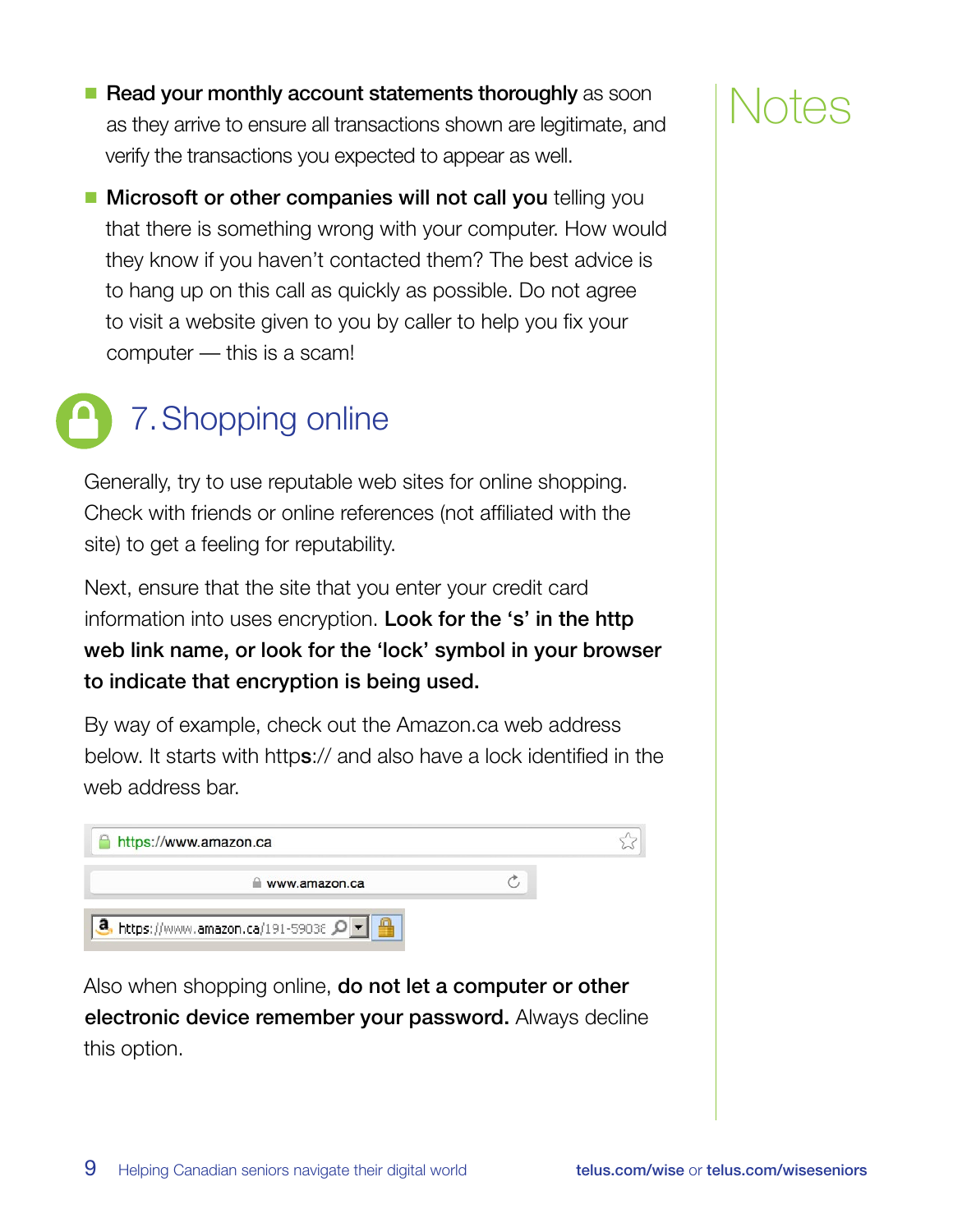### <span id="page-11-0"></span>8.Taking and sharing photos

<span id="page-11-1"></span>Many of us love to take pictures and share them with family and friends. There are a couple of things we should think about before taking and posting and sharing pictures online:

- Always ask someone's permission before you take, post or share a picture. You should ensure someone asks your permission as well before they take, share or post a picture of you. This even extends to grandchildren, children in your life make sure you have the parents' approval before you post or share a picture with a child in it.
- Make sure geo-tagging is turned off on your device (e.g. smartphone) or application (e.g. Instagram) when taking and sharing photos. See tip 1 in the next section for further details on how to turn geo-tagging off.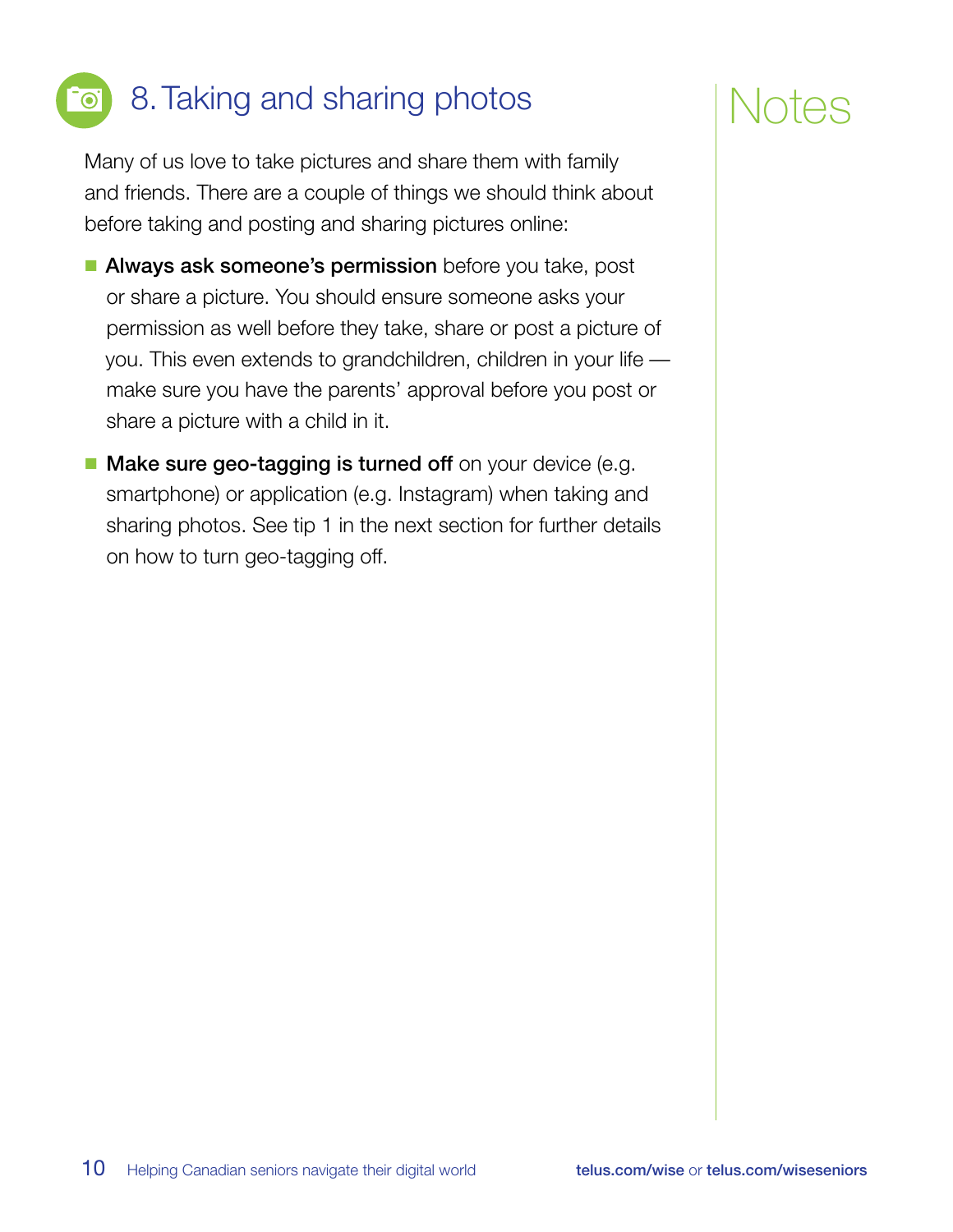## <span id="page-12-0"></span>Smartphone safety tips

The general tips we will review in this section include:

- 1. [Turning off geo-tagging](#page-12-1)
- 2. [Installing or activating remote locate/lock/wipe software](#page-12-2)
- 3. [Being careful using free Wi-Fi in public places](#page-13-1)
- 4. [Wiping your phone before recycling it or giving it away](#page-14-1)
- 5. [GPS](#page-15-1)



### <span id="page-12-1"></span>1.Turning off geo-tagging

Turn off geo-tagging on your smartphone and tablet, or even a social networking site like Instagram and Facebook, to enhance your privacy. When geo-tagging is turned on the exact latitude and longitude is included in photos and videos you take and post on a social networking sites or share via email. Geo-tagging can be found in your location or camera settings.

The easiest way to find out how to turn off geo-tagging is to visit [google.com](http://www.google.com) and search 'how to turn off geo-tagging on an iPhone' or 'how to turn off geo-tagging on Instagram'.

#### <span id="page-12-2"></span>2.Installing or activating remote locate/lock/wipe software for your smartphone

Another very useful tip is to install software that allows you to lock, track or remotely erase the information on your phone if it is lost or stolen. For the iPhone it's called [Find my Phone](https://www.apple.com/ca/support/icloud/find-my-iphone-ipad-ipod-mac/), for the Blackberry its **[Blackberry Protect](http://ca.blackberry.com/apps/blackberry-apps/protect.html)** and for the Androids

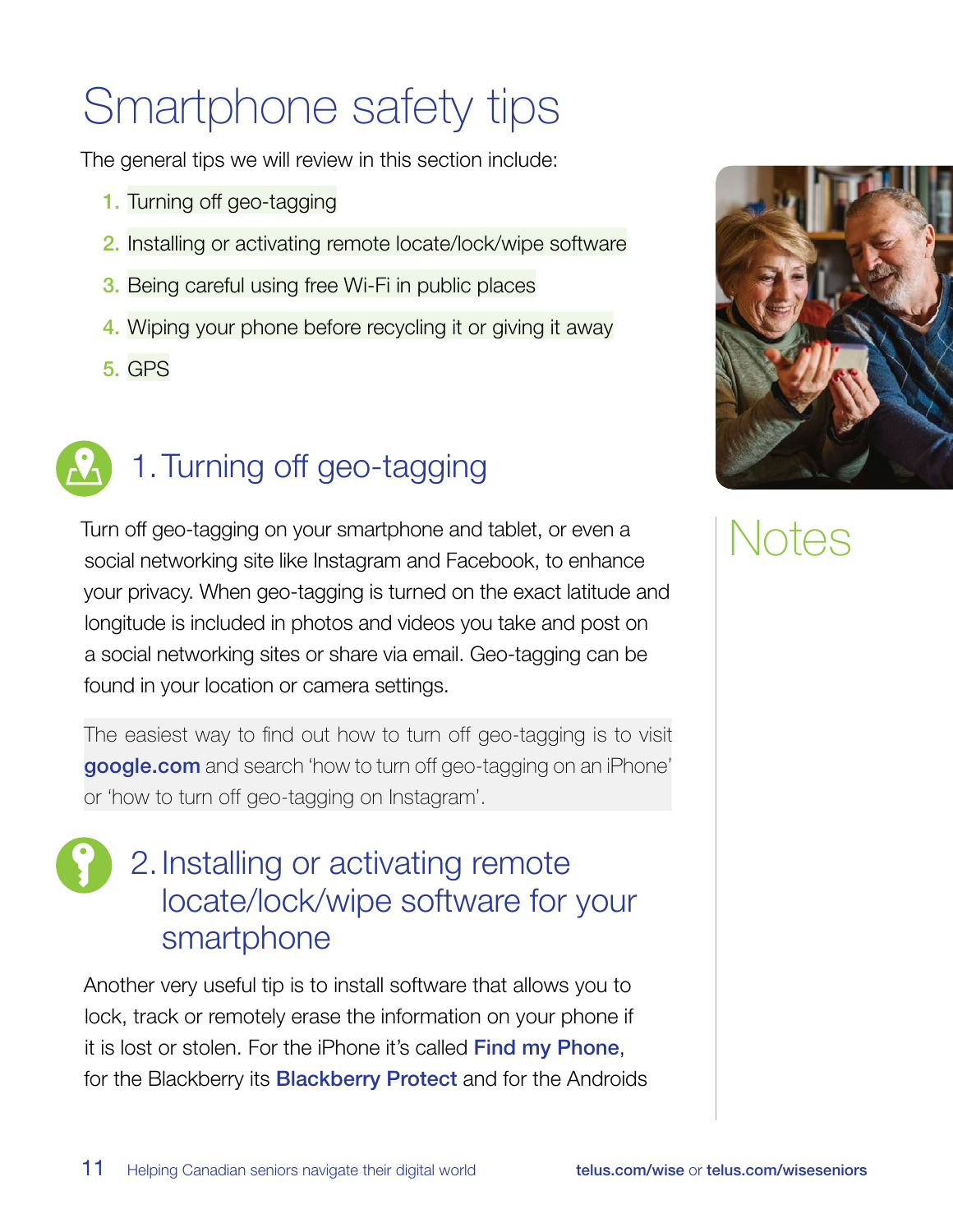<span id="page-13-0"></span>it's different for each manufacturer. For example Samsung has what's called a **[Mobile Tracker.](https://findmymobile.samsung.com/)** 

With these programs, you can even remotely post a message on the screen to ask the finder to call you if you know where you left it.

Some smartphones come with an optional service that will help you locate your phone if it's lost. Take advantage of this free service and set it up on your smartphone.

#### <span id="page-13-1"></span>3.Being careful when using free Wi-Fi in public places

Be careful about using "free" Wi-Fi in public places — it can be an easy way for hackers to access personal information. Although you always run a certain amount of risk when connecting to a public Wi-Fi hotspot, there are certain measures you can take to protect against attackers:

■ Always confirm the legitimacy of a Wi-Fi network before connecting to it; do not rely on the name alone. If there are multiple access points for the same venue (e.g. coffee shop), ask a staff member which one to use. Similarly, be sure to read that venue's Terms of Service carefully to ensure that your privacy will not breached.

■ Ideally, you should only use public Wi-Fi to browse websites that do not require login credentials (e.g., general web sites, etc.). However, if you do need to access sensitive data or enter login credentials (e.g. your email account), only go to websites that start with HTTPS ( $'s'$  = secure, a more secure version of the standard HTTP web protocol). Just be aware that even if a website uses HTTPS for the majority of its content, the images on that website might still be distributed via HTTP since links are not typically encrypted. However,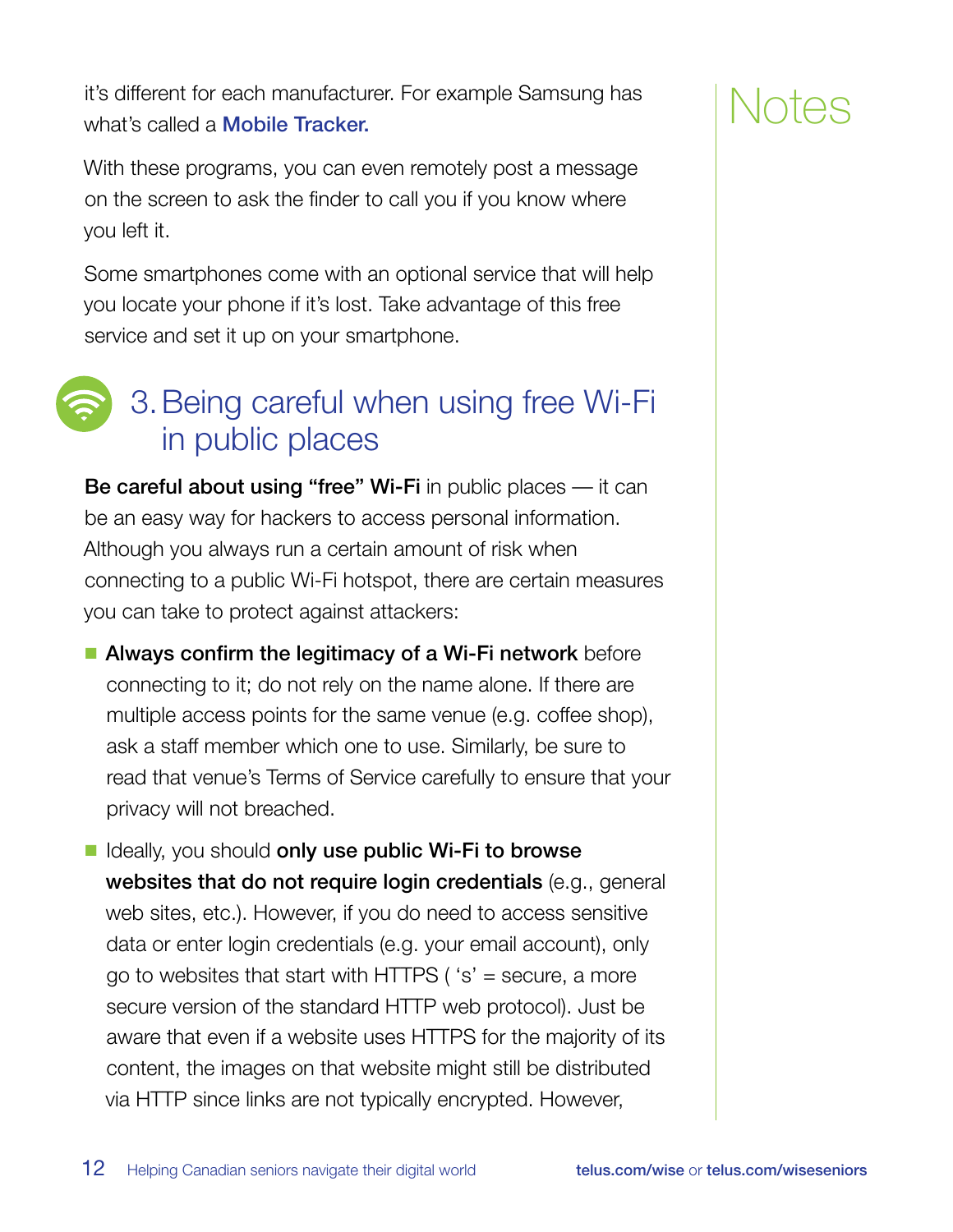<span id="page-14-0"></span>most current web browsers will warn you if this linked content is unsecure or when the certificate from a secured HTTPS site is not valid or verifiable.

■ Never install software while using public Wi-Fi, as it could introduce viruses into your computer. For example, a common attack is to inform the user that his browser is using outdated software and then redirect the user to a fake website that will install a virus instead of the real software.

#### <span id="page-14-1"></span>4.Wiping your phone before recycling it or giving it away

Technology is advancing at an amazing pace and new mobile devices with new features are coming out every month. Consequently, many people replace their smartphones or tablets almost every year.

Have you ever thought about what happens to your old device when you dispose of it? More importantly, what happens to all of your private information? After using your devices every day for so long, it has accumulated a significant amount of very private data.

Before you dispose of any mobile device, ensure that you wipe all information.

Visit <http://goo.gl/VSBstz> for further information.

### ntes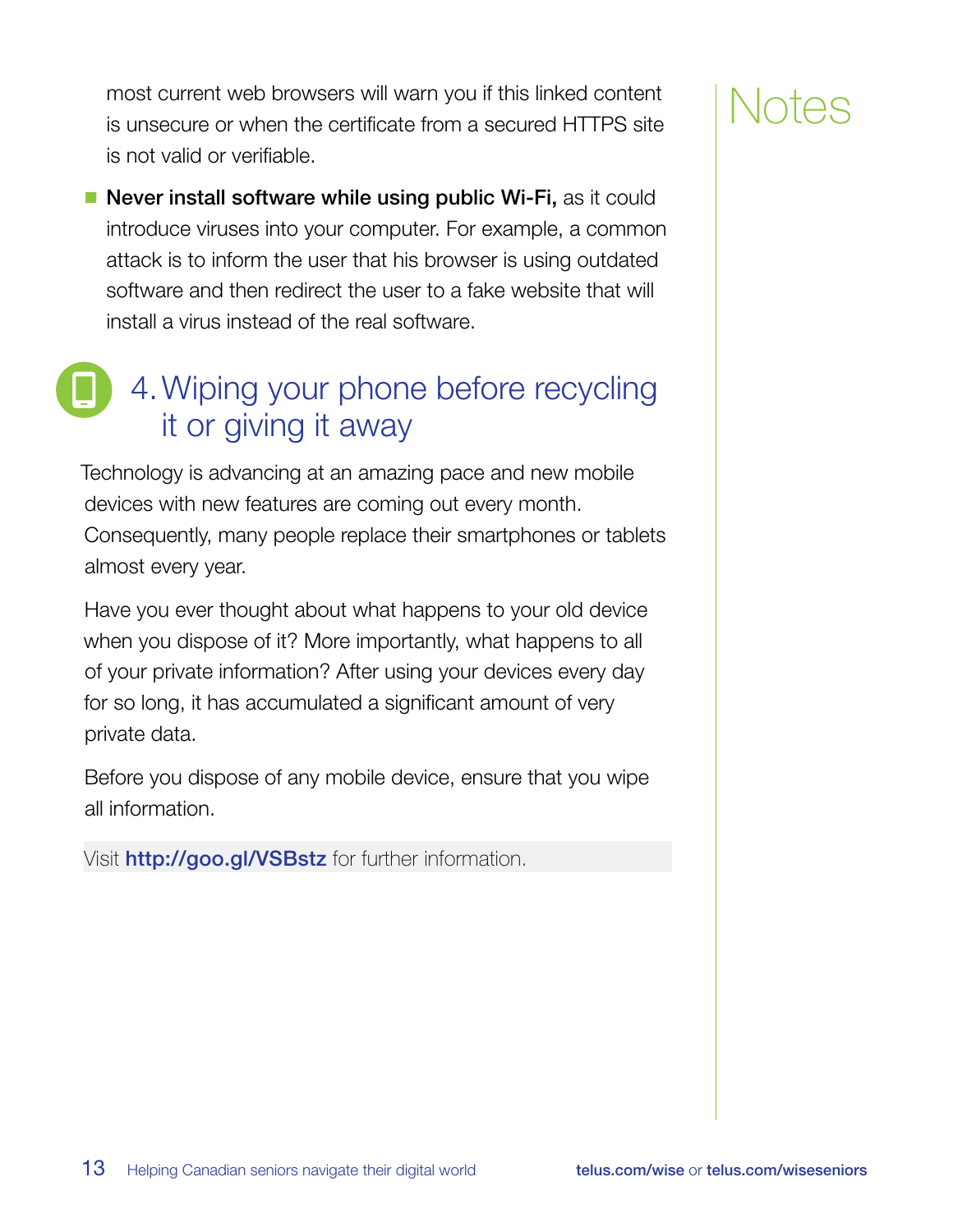<span id="page-15-0"></span>

### Notes

<span id="page-15-1"></span>Manage location settings on your apps by understanding which apps need to know your location. Ask yourself does Facebook or Twitter need to know my location?

Turn off GPS (or location setting), Wi-Fi and Bluetooth features when you are not using them. You will protect your privacy and also save a lot of battery power!

You will find GPS/location, Wi-Fi and Bluetooth in the 'settings' section on your smartphone.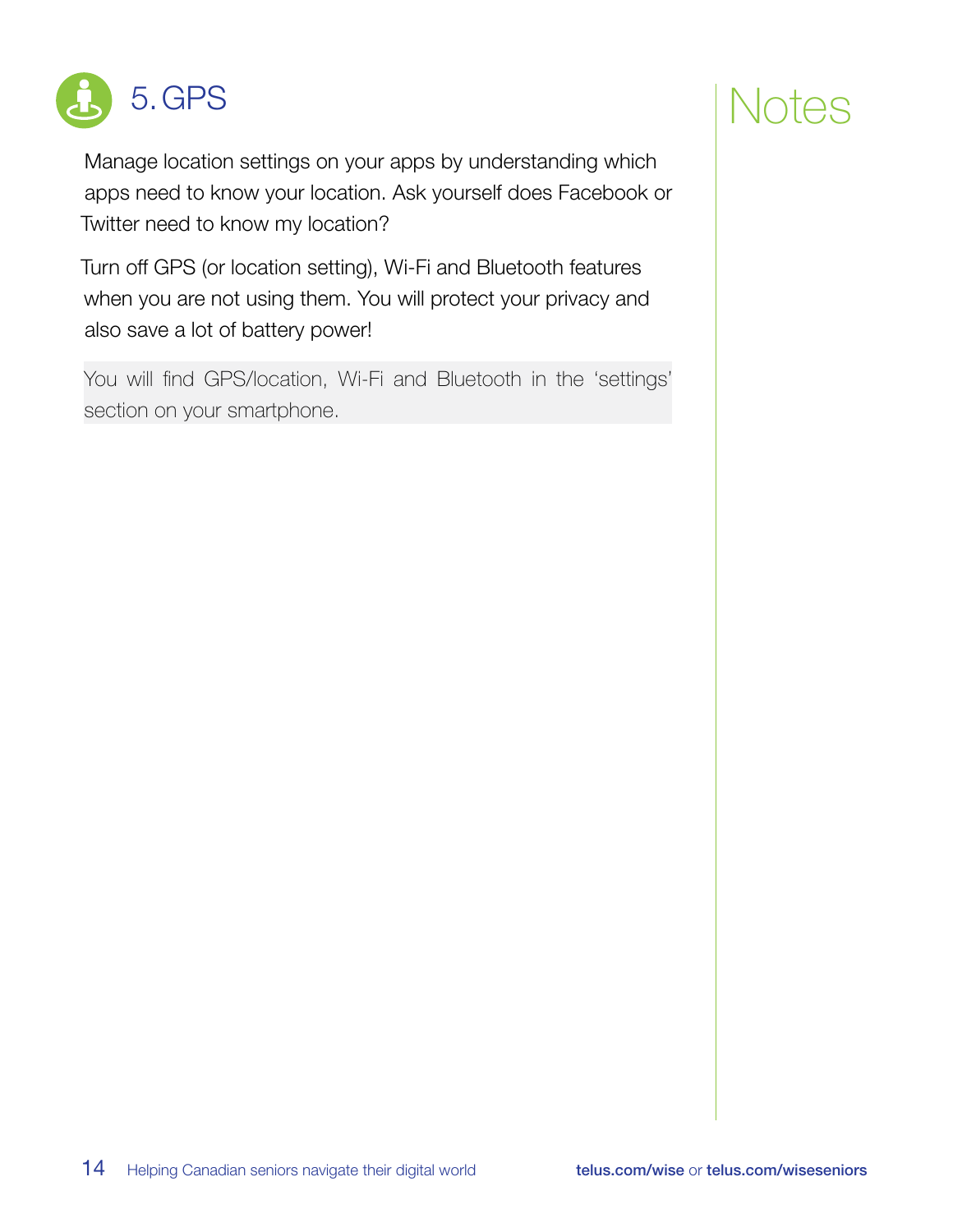## <span id="page-16-0"></span>Social networking safety tips

It is really important that your permission and privacy settings on social networking accounts you sign up, and apps that you download, are set to where you want them to be. You really need to pay attention to the privacy and permission terms and settings — just don't accept them blindly.

Permission settings control what can and cannot be accessed and share about you (e.g. contact lists, computer files including photos, and your profile) by a social networking site or mobile app that you subscribe to.

**Privacy settings** control who can and cannot see your profile and private posts.

Before reviewing these tips write down all of the social networks accounts (e.g. Linked In, Twitter, Instagram, Facebook) you have subscribed to and apps (e.g. weather, mapping) that you have downloaded here:

We will review the following tips in this section:

- 1. [Keeping an eye on your permission settings](#page-17-1)
- 2. [Keeping an eye on your privacy settings](#page-17-2)
- 3. [Thinking twice before connecting or posting](#page-17-3)
- 4. [Choosing applications carefully](#page-18-1)
- 5. Not [forgetting to log off](#page-18-2)
- 6. [Keeping your digital household clean](#page-18-3)

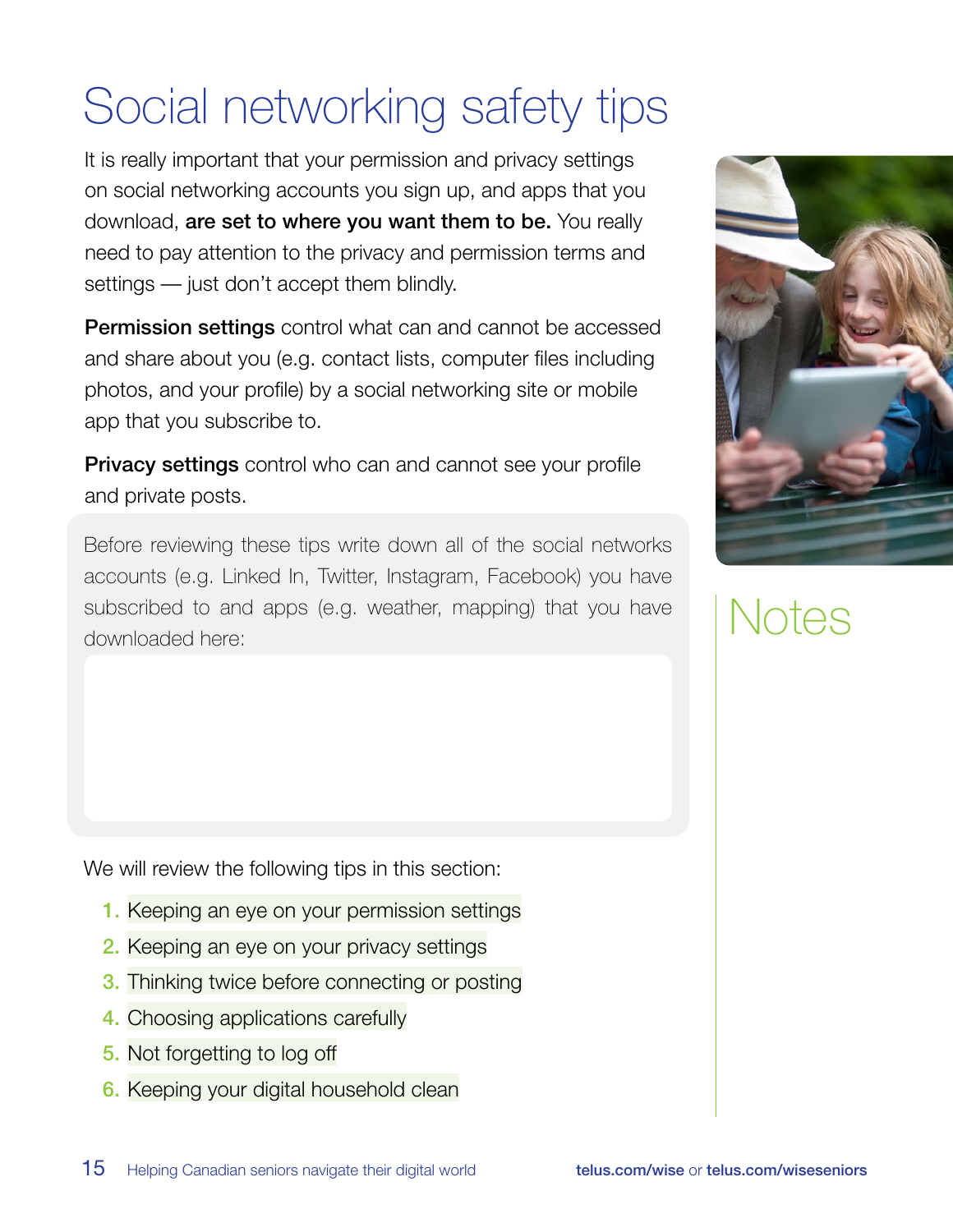#### <span id="page-17-1"></span><span id="page-17-0"></span>1.Keeping an eye on your permissions settings

Every time you download an app on your smartphone, tablet or computer, or sign up to a new social networking site, you could be allowing its developers to see and even take your personal information which could include your address book, your Facebook or Twitter account information, your location, or even your photos.



#### <span id="page-17-2"></span>2.Keeping an eye on your privacy settings

Make sure you know what information is being shared publicly and what information can be accessed by applications. You may be sharing more than you intended.



#### <span id="page-17-3"></span>3.Thinking twice before connecting or posting

It's a good rule of thumb to only connect and share with people that you know in real life. By 'friending' people online that are strangers, you open yourself up to added privacy and security risks. Facebook estimates that 7 percent of their users' profiles are fake, potentially created by malware writers and spammers. Also be careful with what you post and share. For example posting pictures of yourself or others in inappropriate situations can hinder careers and dreams!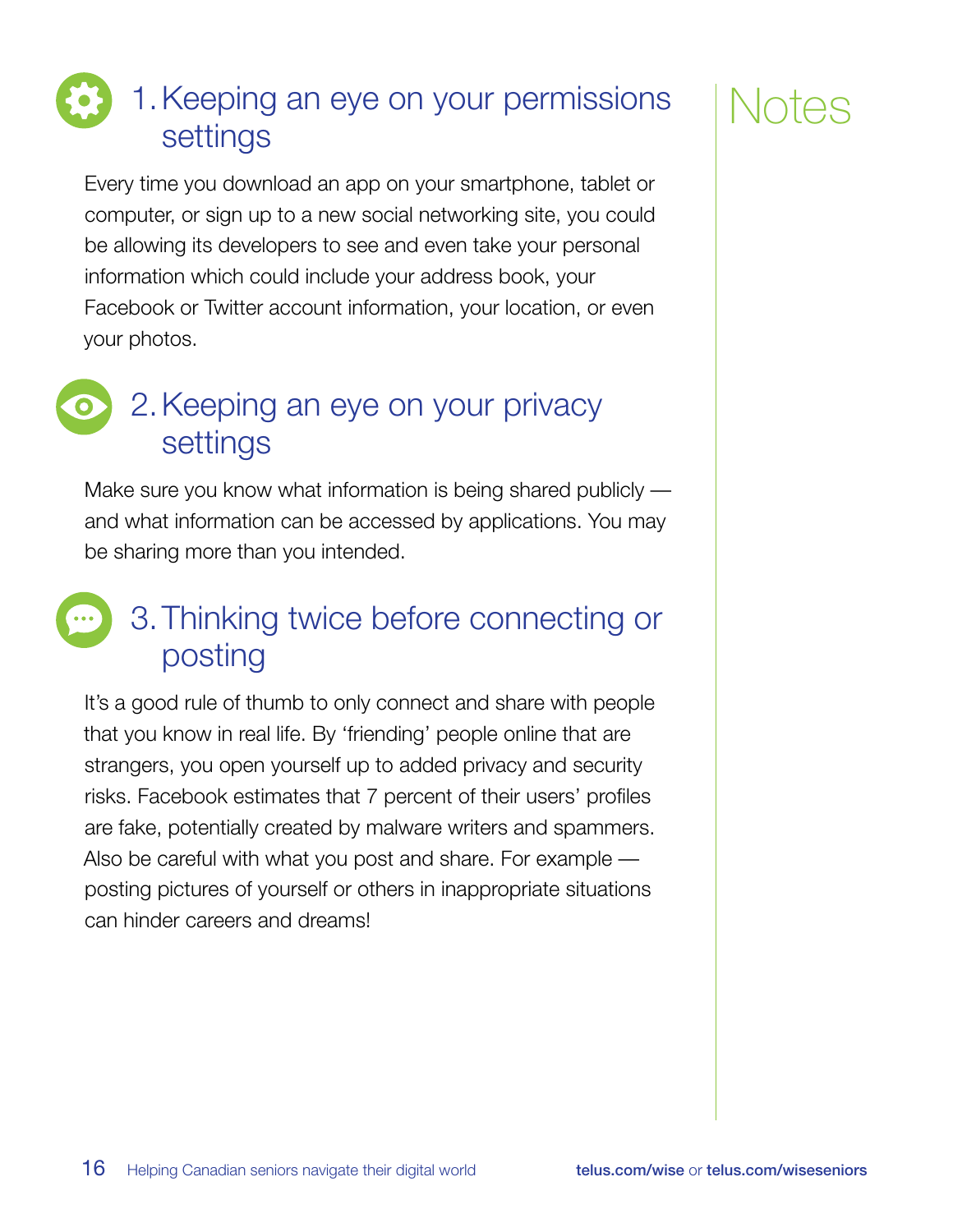## <span id="page-18-0"></span>4.Choosing applications carefully

<span id="page-18-1"></span>Purchase/download applications from your smartphone or service provider's 'app store'. Steer clear of applications that ask for access to data like your address books, picture gallery, etc. Rule of thumb: Before downloading an application, do a search to make sure it's legitimate.



### <span id="page-18-2"></span>5.Not forgetting to log off

Don't leave social media accounts (e.g. Twitter, Instagram) or applications/games (e.g. Angry Birds) open if you are not using them. If you don't log off you can become vulnerable to security and privacy risks.

Also unsubscribe from accounts and apps that you aren't using. Think about this — a dormant Facebook account of a Calgary teen, who stopped using it because it had been previously hacked, was used to lure teens over the Internet by a criminal.

#### <span id="page-18-3"></span>6.Keeping your digital household clean

Book a time in your calendar every three to six months for you and your family to check your privacy and permission settings on the social media sites you subscribe to and apps you have downloaded. Also unsubscribe from email accounts and applications that you no longer use.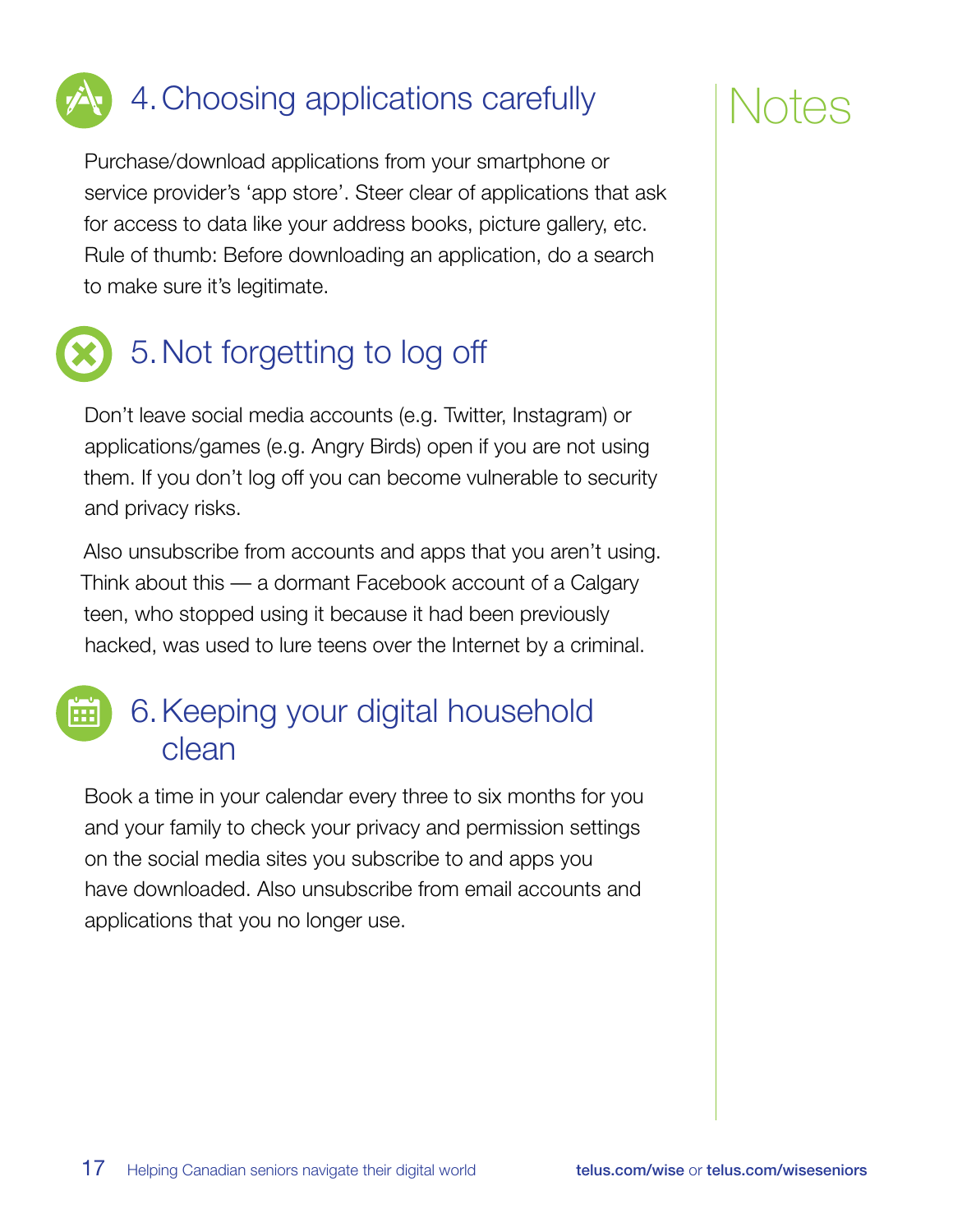### <span id="page-19-0"></span>Protecting yourself from identity theft

#### What is Identity Theft?

Identity theft refers to acquiring and collecting someone else's personal information for criminal purposes.

#### What is Identity Fraud?

Identity fraud is the actual deceptive use of the identity information of another person in connection with various frauds.

#### What is the potential impact on victims?

- Damage to credit history status
- Refusal of credit (mortgages, loans)
- Assumed identity (offenders may incur criminal records or warrants)

#### What information is sought out by the fraudster?

- Full Name
- Date of Birth
- Social Insurance Number
- Full Address
- Mother's Maiden Name
- Username and Password for Online Services
- Driver's License Number
- Bank Account Numbers
- Personal Identification Numbers (PIN)
- Credit Card Information
- Signature
- Passport Number

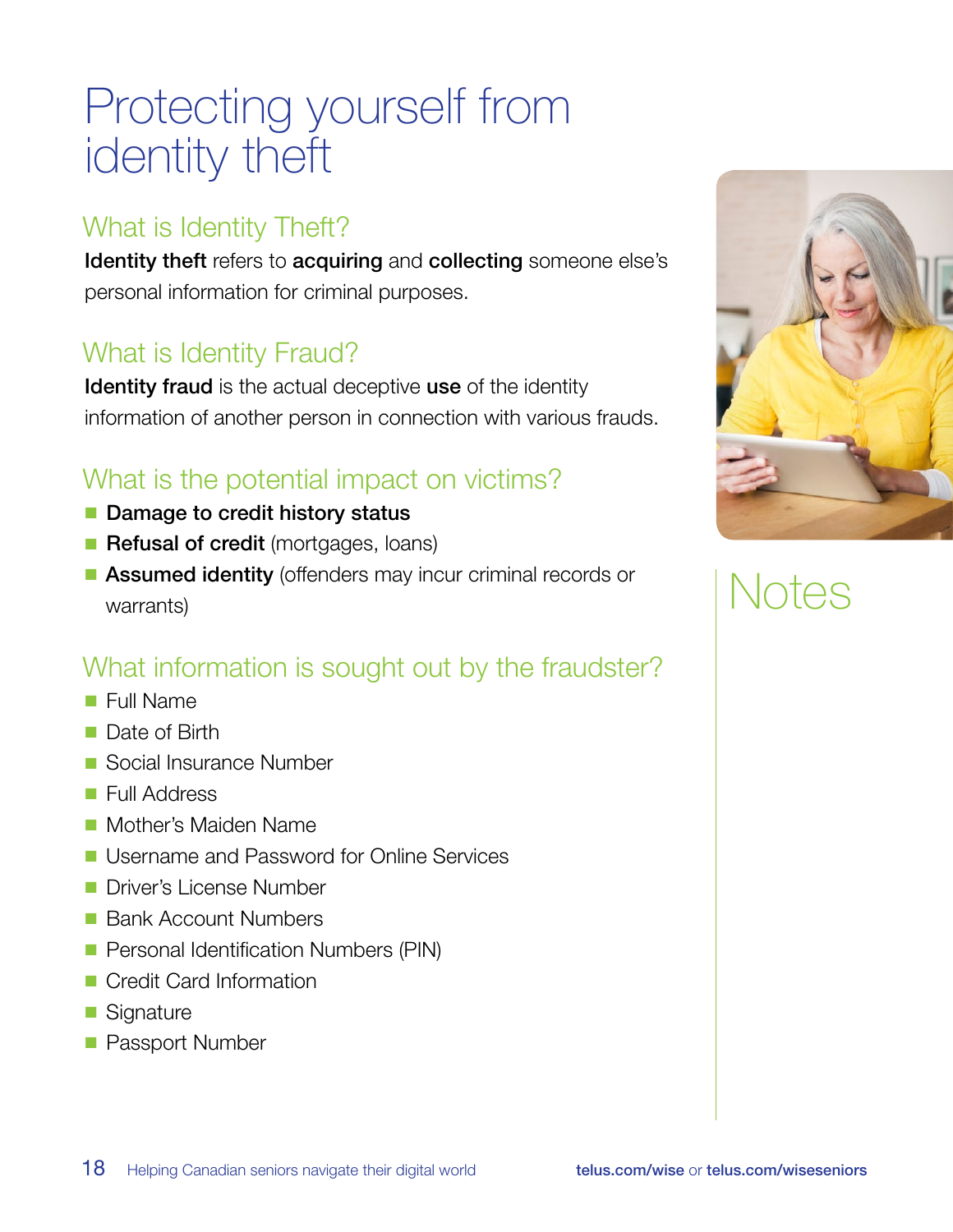#### <span id="page-20-0"></span>How is your information used?

- Access your bank accounts
- Open new bank accounts
- Transfer funds
- Apply for loans, credit cards and other goods and services
- Lease cars or apartments
- Hide criminal activities
- Obtain passports
- Receive government benefits

#### Internet fraudsters will find their victims on the Internet with minimum cost.

Two common ways are:

- Phishing: the activity of defrauding an online account holder of personal and financial information by posing as a legitimate company
- Pharming: the act of domain name switching, where you will be redirected from a legitimate website to a fraudulent site where your information is not secure and the fraudster can receive it

#### Some ways to protect your personal information and privacy online

Computers and cell phones contain a wealth of information that data thieves would love to get their hands on. Simply deleting your files and emptying the recycle bin is not enough; wipe or erase your hard drive before disposing.

Shoulder surfers will look over a victims shoulder while they are entering in their PIN or password. You should:

### TAS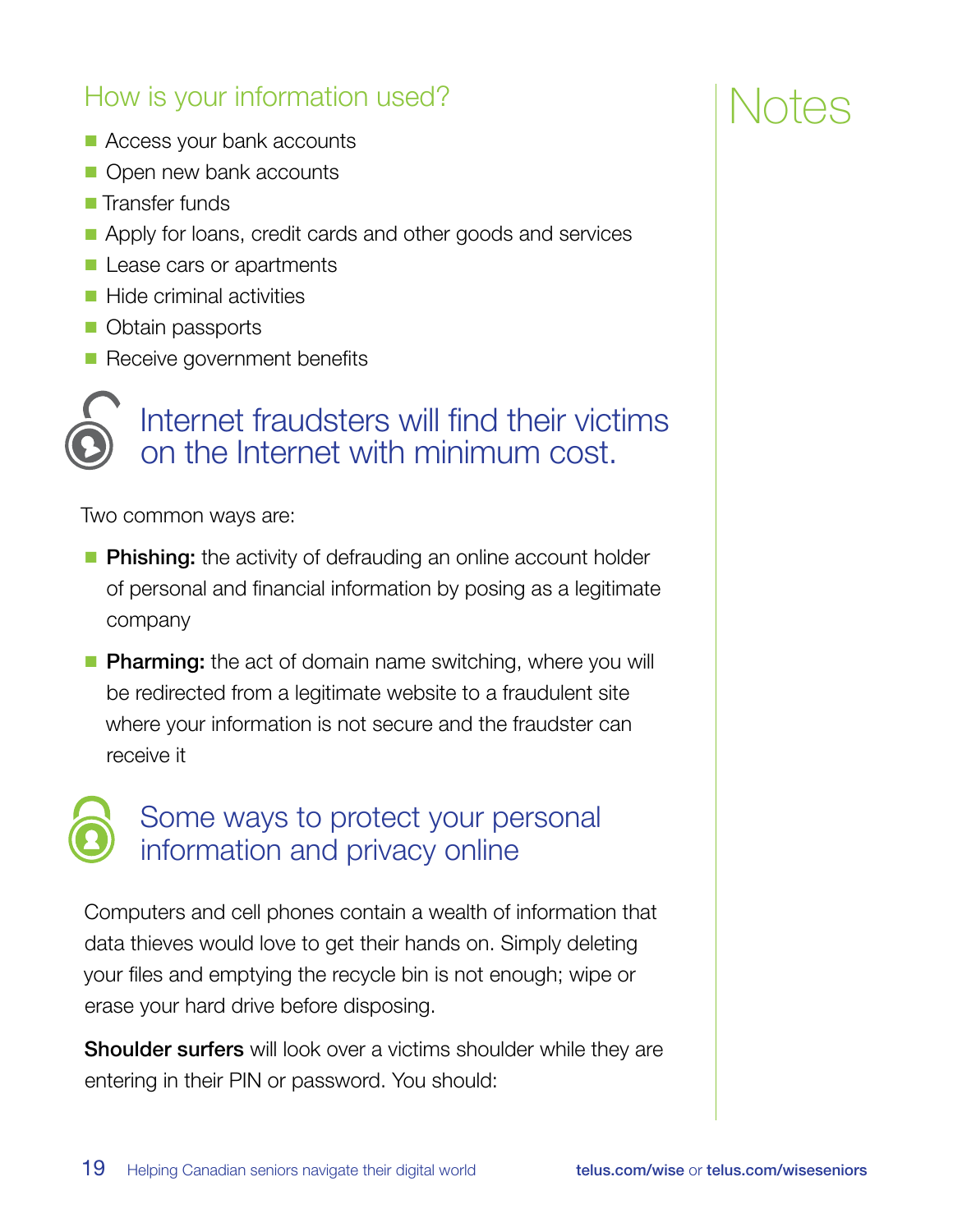- Be aware of your surroundings and realize that shoulder surfers are actively seeking opportunities.
- Block your data. Shield the number pad to prevent someone from stealing your PIN.

Be particularly wary of unsolicited e-mails, including those that identify you have won a prize or asking for financial help.

Password management:

- Choose passwords that will be difficult to crack.
- Use different passwords for all accounts
- Change your passwords and PIN codes often
- Memorize your passwords and PIN's.

#### What to do if you are a victim

- **Step 1:** Contact your local police force and file a report.
- **Step 2:** Contact your bank/financial institution and credit card company to make a report.
- **Step 3:** Contact the two national credit bureaus and place a fraud alerton your credit reports:
	- Equifax Canada Toll free: 1-800-465-7166
	- TransUnion Canada Toll free: 1-877-525-3823
- **Step 4:** Always report identity theft and fraud. Contact the Canadian Anti-Fraud Centre: Toll free: 1-888-495-8501 [antifraudcentre-centreantifraude.ca](http://www.antifraudcentre-centreantifraude.ca)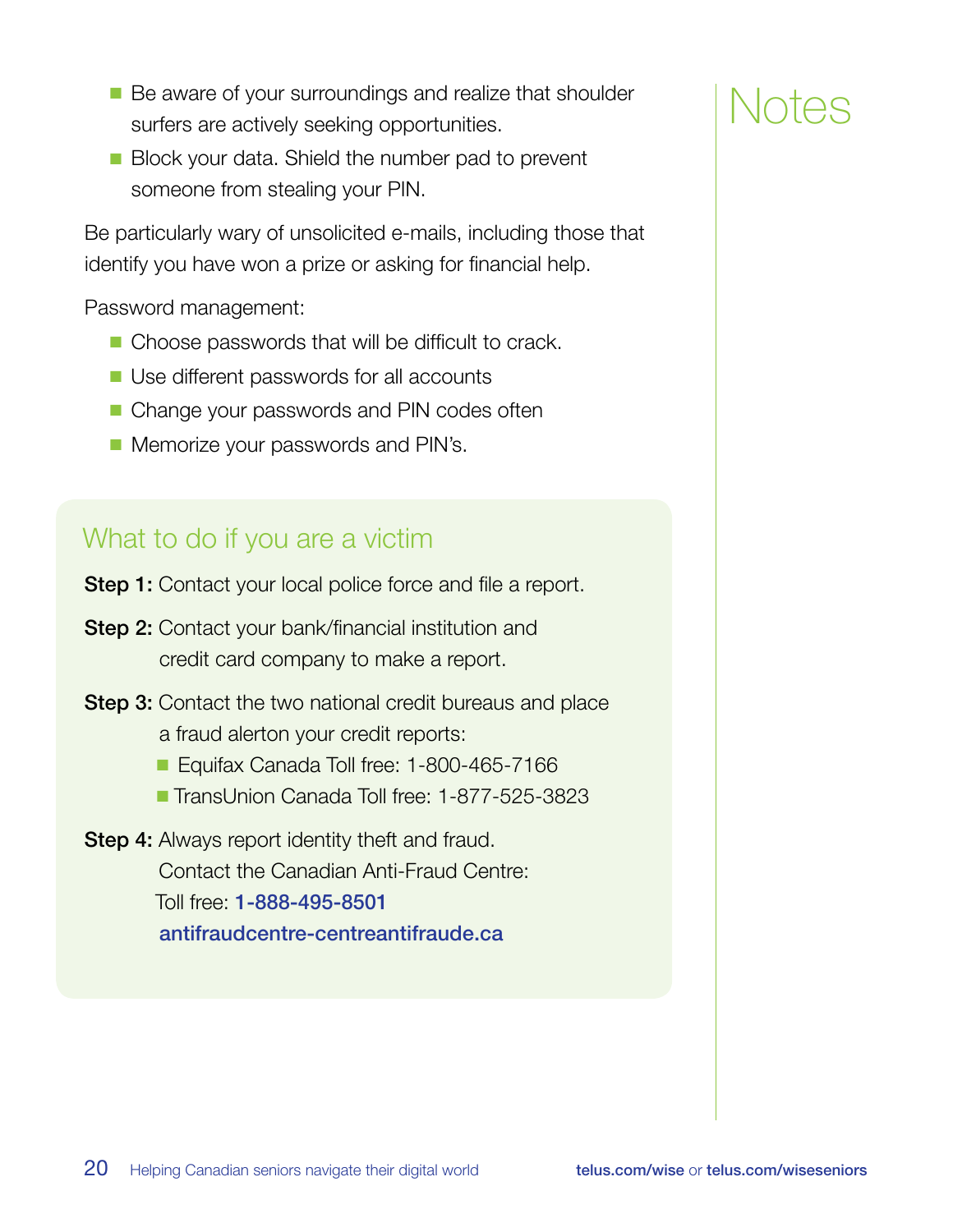## <span id="page-22-0"></span>Online dating

#### 1. Create a separate email account

Everyone you meet will not turn out to be a perfect match, so you want to keep it a little more anonymous than the everyday email you use with your family and friends.

#### 2. Choose an appropriate website

A lot of the traditional dating websites like **[eHarmony](http://www.eharmony.ca/lifestyle/senior-dating/http://eHarmony)**, are now catering to the over 55 demographic, whereas five years ago it wasn't a section of the population they would necessarily target. There are also specific dating websites designed seniors, such as [Senior Friend Finder](http://seniorfriendfinder.com/), [Senior](http://www.seniormatch.ca/)  [Match](http://www.seniormatch.ca/) and [Senior People Meet](http://www.seniorpeoplemeet.com/).

#### 3. Research websites' terms and conditions

Read the fine print before signing up. If you have a free trial, put a reminder in your calendar so that you can decide if you want to continue. A lot of the time with paid websites it is an automatic renewal. Investigate whether you have the option to opt out.

#### 4. Create an engaging profile

Honesty is the best policy. You get a much better response having a photograph online and websites suggest having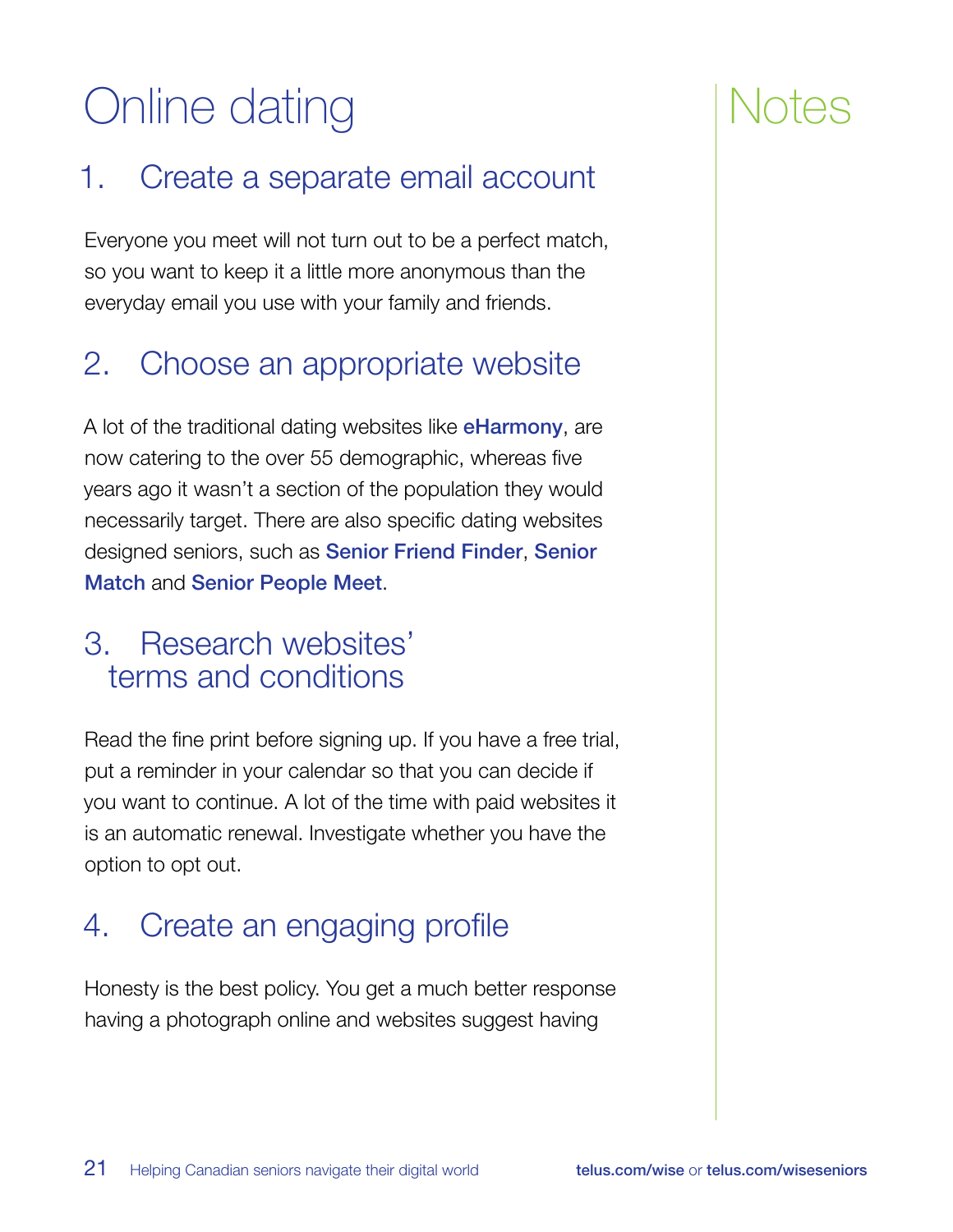<span id="page-23-0"></span>action shots. Make sure your profile is up to date and be specific about your interests and hobbies. It is difficult to talk about ourselves, so ask your friends for help.

Also, don't include too much personal information, as this could give away your address, for example.

#### 5. Be cautious if you plan to meet

If you do decide to meet someone, use your street smarts. Meet in a public area and don't tell them where you live. You haven't really met them yet, so you need to be mindful of those security risks. The big thing is to listen to your gut.

Source: '5 online dating tips for seniors looking for love in Canada', <http://goo.gl/RtJ98t>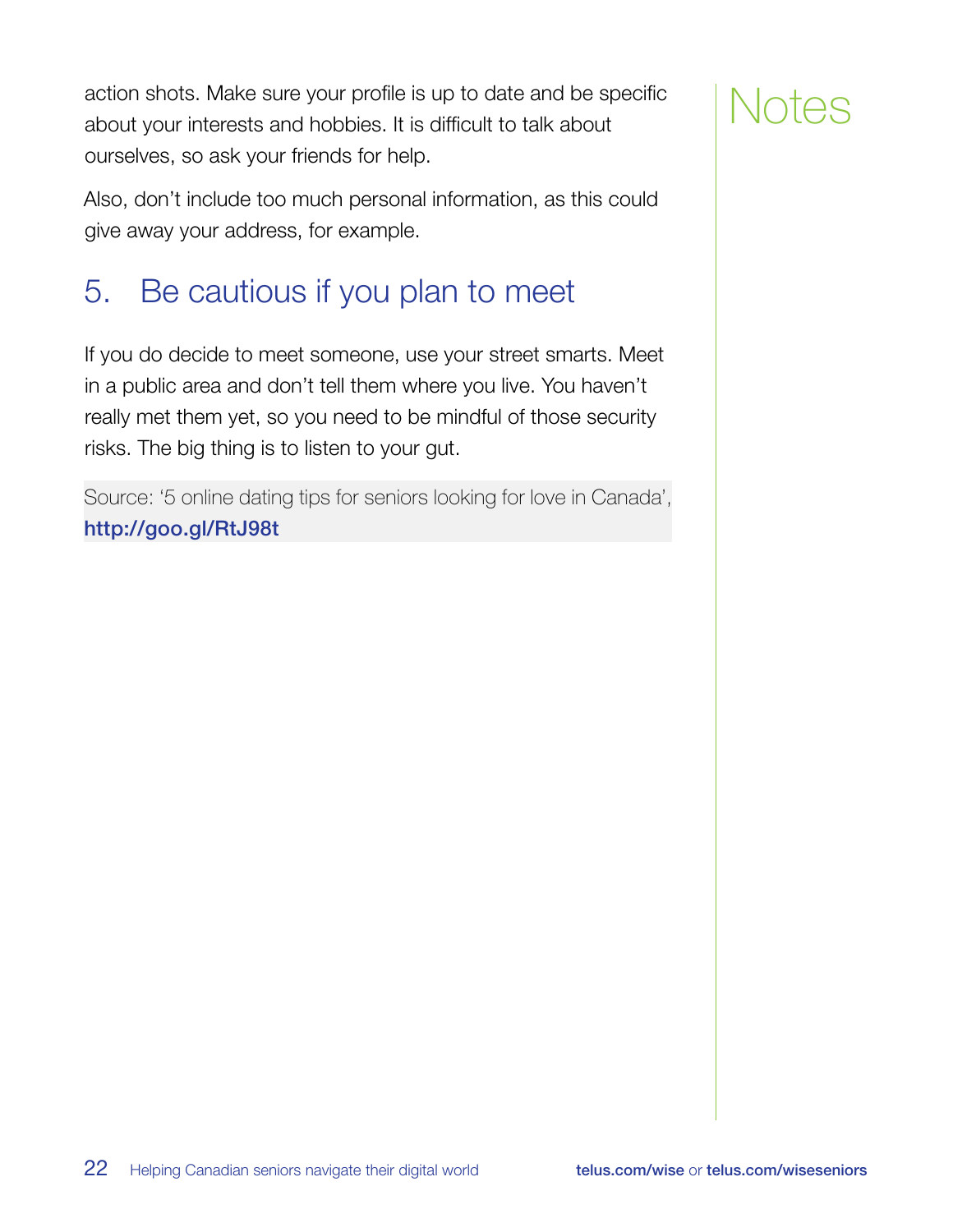### <span id="page-24-0"></span>Social gaming (networked online games)

Social games, playing online games that allow social interaction between players, have become hugely popular as they offer players a chance to play games on their smartphones or tablets through apps or on social networks, often for free! While providing a range of opportunities for engaging with friends and family, it is important that the same rules for staying safe online are applied to social games because the online risks.

#### If, when downloading an app, it asks to access your data, for example your location or contact list, think carefully about why it needs to do that and what information you are sharing.

Typically social gamers will be playing directly against their friends or participating in leader boards within the app or via a social network. The ability to interact with people all over the world means it's important that gamers know how to protect their privacy and behave kindly to other gamers.

Fortunately most games and devices will have safety tools which can help protect players. If you are playing on a social network, learn how to block other players and locate the **means for reporting any issues** if you encounter them. When using online chats or sharing information, be careful never to give out any personal information, share pictures or agree to meet up with someone in person. Think carefully about who you are talking to and what you are sharing generally, as it's best to only talk to people you know offline and to keep your personal information, such as your email address and passwords, safe when playing online.

As social games can be played on the go, gamers may find they are playing them regularly and for extended periods of time. To

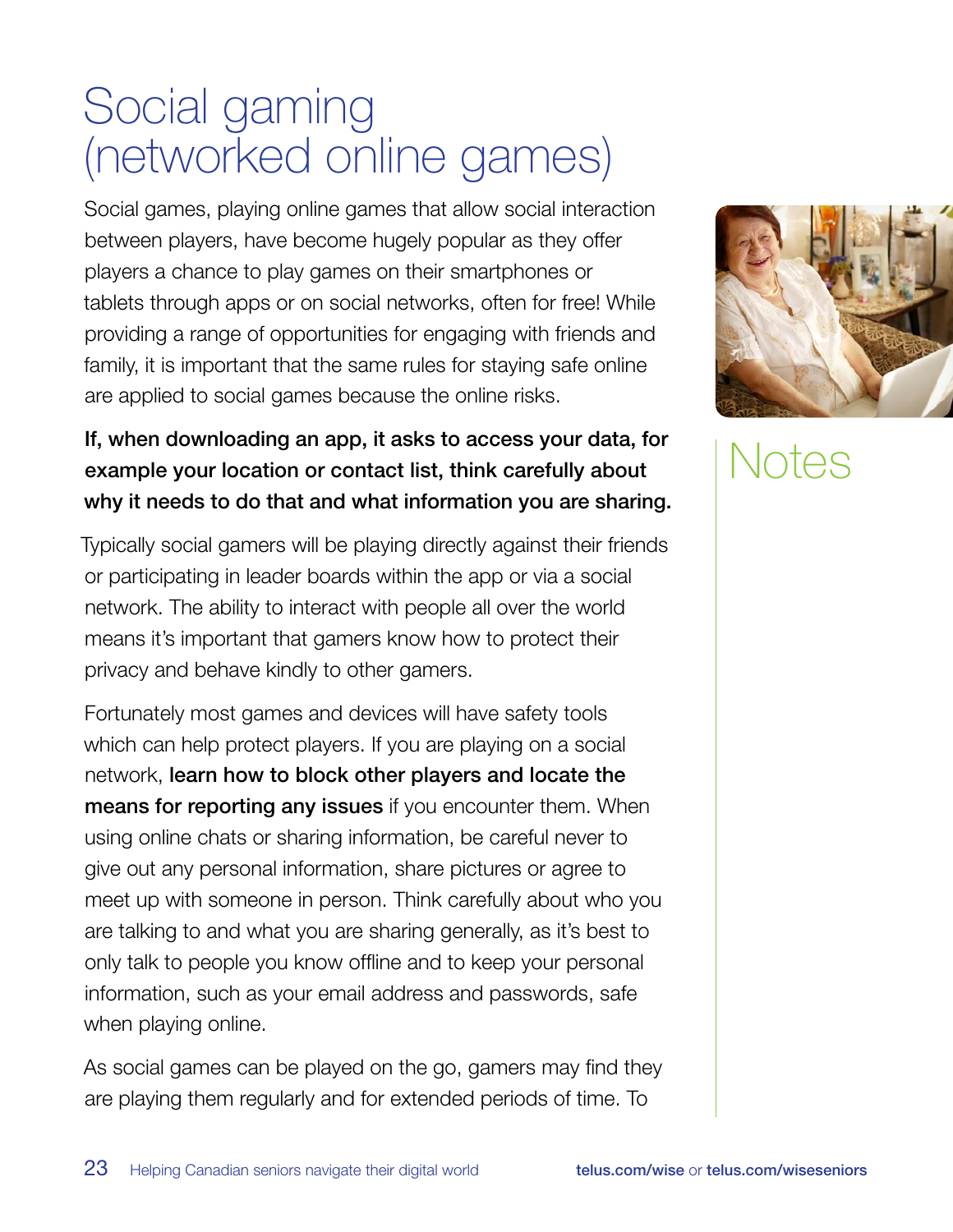ensure games form part of a healthy and balanced lifestyle it is important to take lots of breaks.

While many people experience social games and the Internet as a positive and integral part of their life be aware that things can go wrong and knowing what to do when something does happen is essential to having a safe and positive experience.

Unfortunately, because of the social nature of social games, cyberbullying can occur. If harassment does happen report this behaviour to the social network you are playing on and block the user. Always be aware of who you are talking and do not reveal any personal information. Some tips to consider include:

- 1. When an app asks to access your data, such as your location, think carefully about why it needs to do that.
- 2. Think carefully about who you are talking to and what you are sharing. Remember never share personal information with people you only know online and never arrange to meet up with someone.
- **3. Be kind and respectful** to anyone you interact with and follow the rules of the game.
- **4. Take breaks.** It's fun to play lots of games but it's important to take lots of breaks too.
- **5. Be careful what you click on.** Things you buy in apps can cost real money!
- **6. Be aware of advertising** and that some 'advergames' are designed to promote and sell a product.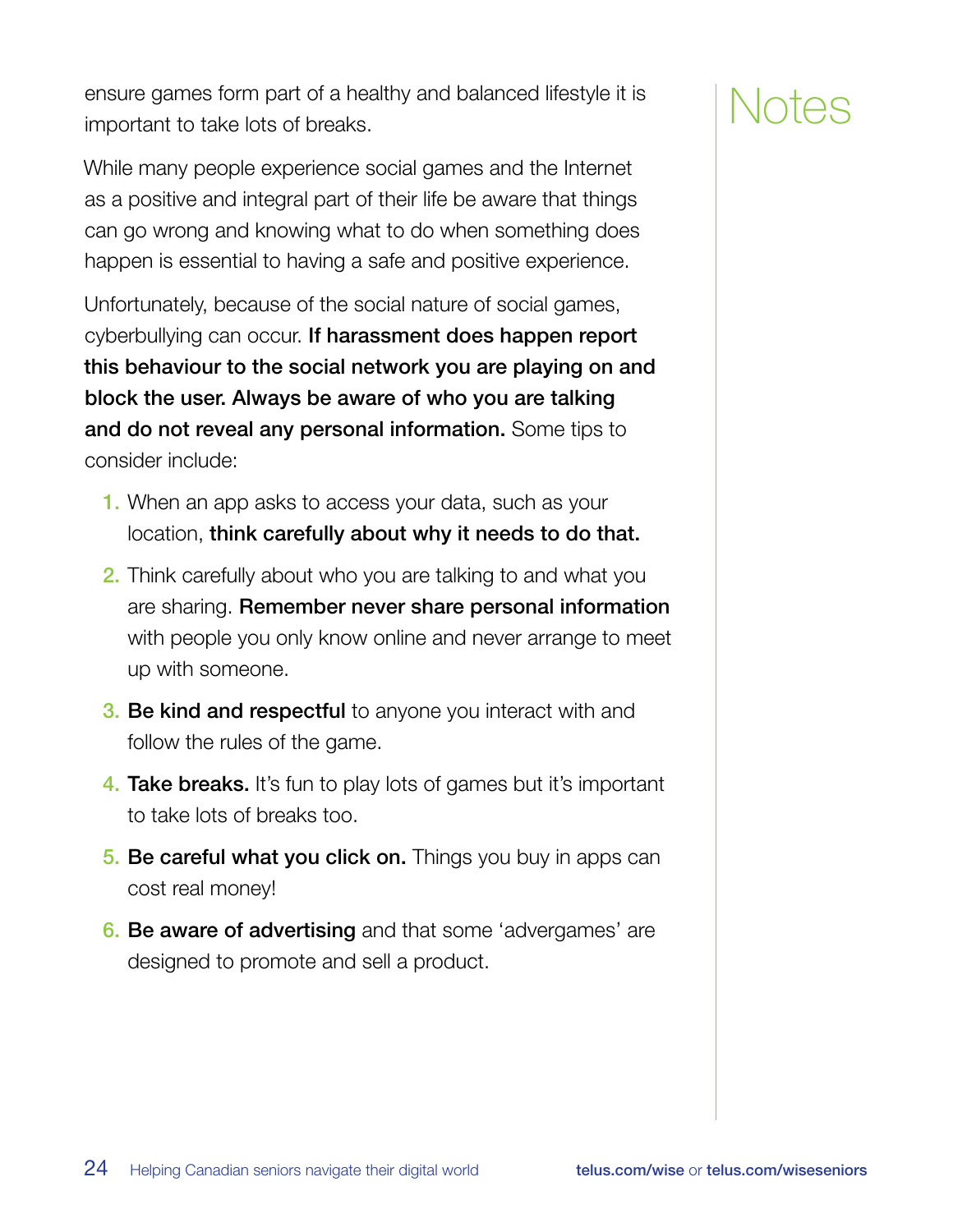## <span id="page-26-0"></span>Additional resources

For additional resources on how to keep safe online:

- Visit [www.telus.com/wise](http://telus.com/wise)
- This guide is also available online with embedded links for resources at [telus.com/wiseseniors](http://telus.com/wiseseniors).
- Book a one-on-one session with a TELUS Learning Centre Specialist at a location near you to learn all about the features of your smartphone. You can book an appointment online by visiting <http://goo.gl/g8WZJ2>.